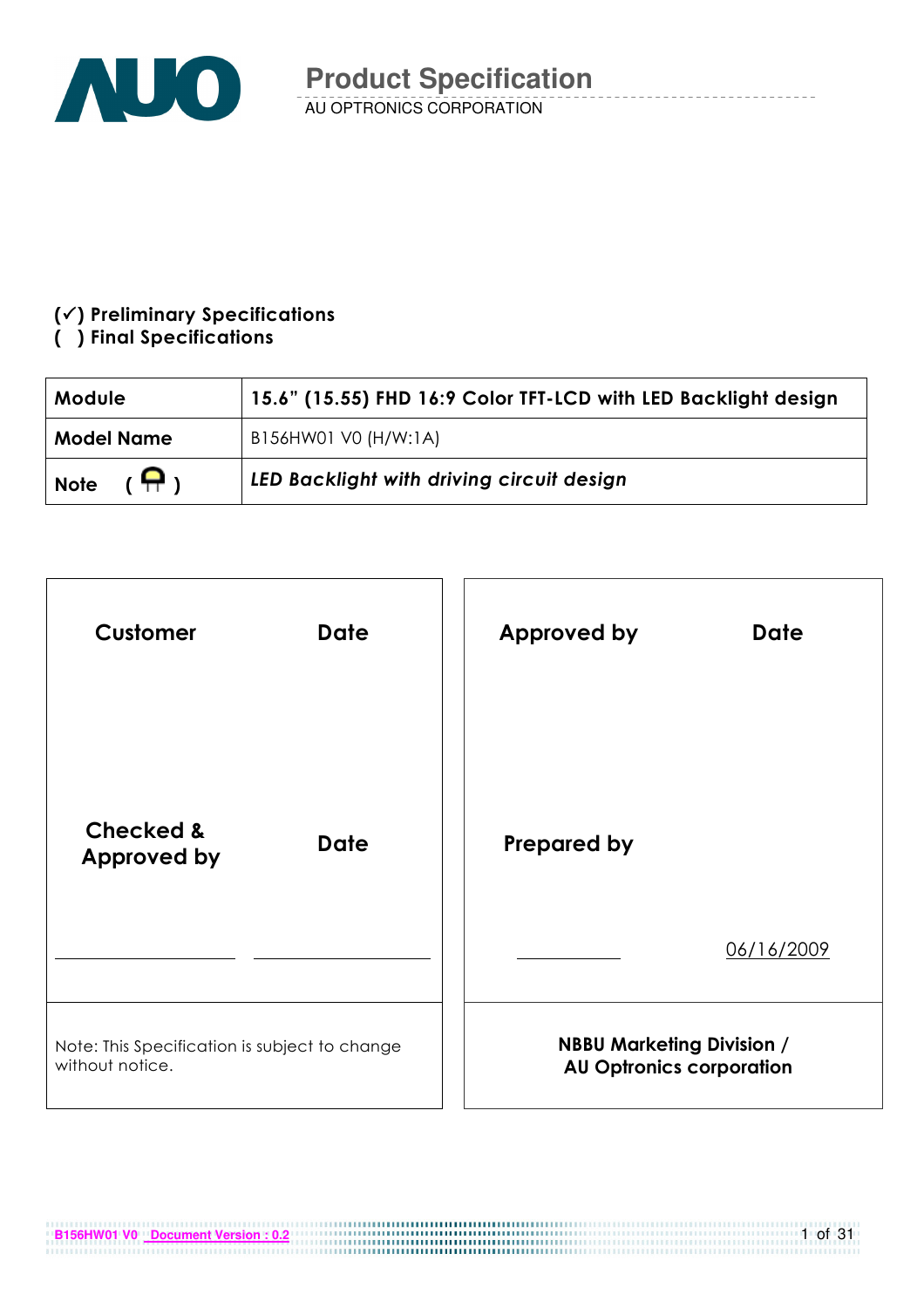

# **Product Specification**<br>AU OPTRONICS CORPORATION

# **Contents**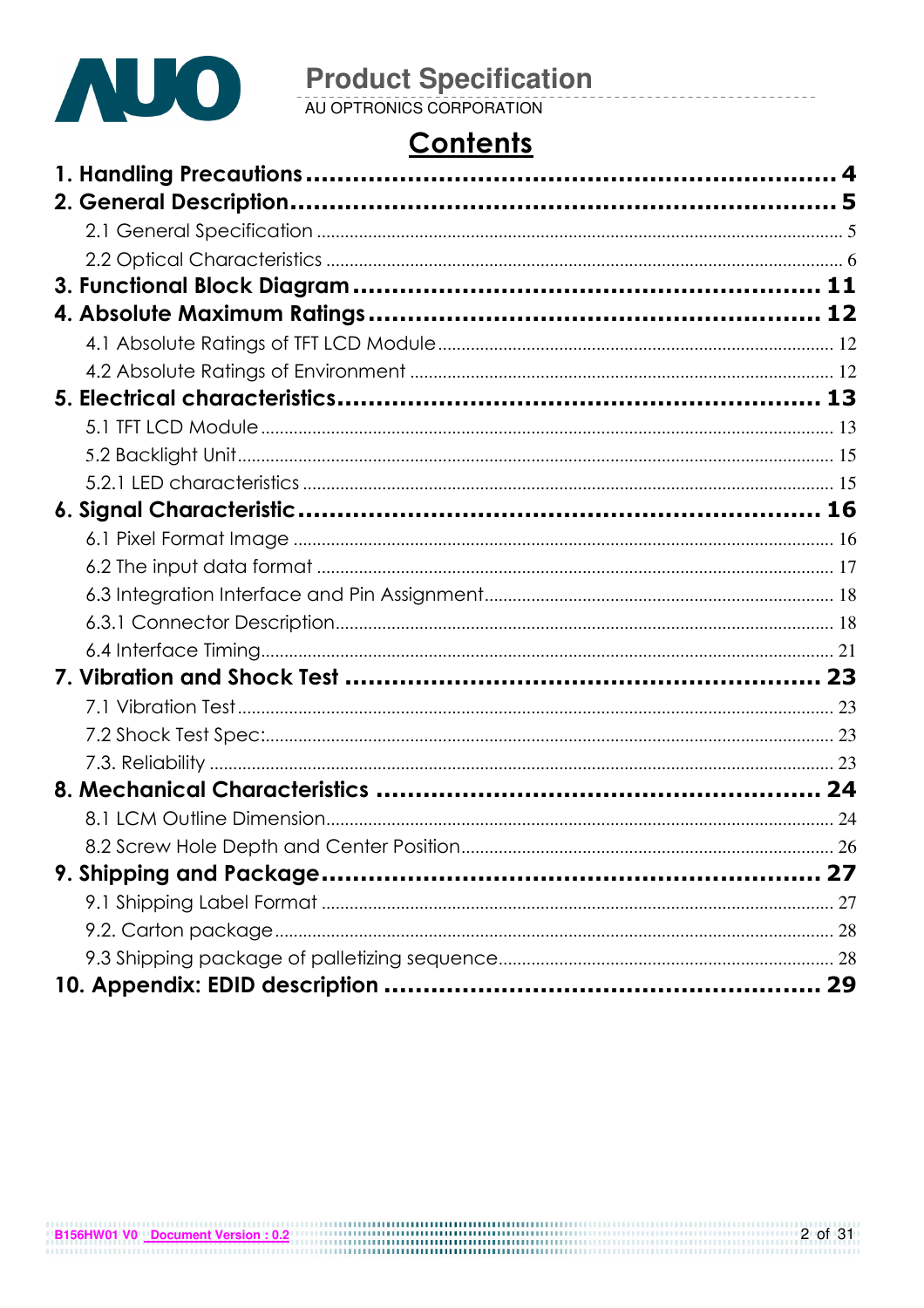

AU OPTRONICS CORPORATION

# Record of Revision

|     | Version and Date   Page |     | Old description                         | <b>New Description</b> | <b>Remark</b> |
|-----|-------------------------|-----|-----------------------------------------|------------------------|---------------|
| 0.1 | 2009/05/13              | All | <b>Preliminary Edition for Customer</b> |                        |               |
| 0.2 | 2009/06/16              | 27  | Updated Shipping leabel                 |                        |               |
| 0.2 | 2009/06/16              | 29  | <b>Updated EDID</b>                     |                        |               |
|     |                         |     |                                         |                        |               |
|     |                         |     |                                         |                        |               |
|     |                         |     |                                         |                        |               |
|     |                         |     |                                         |                        |               |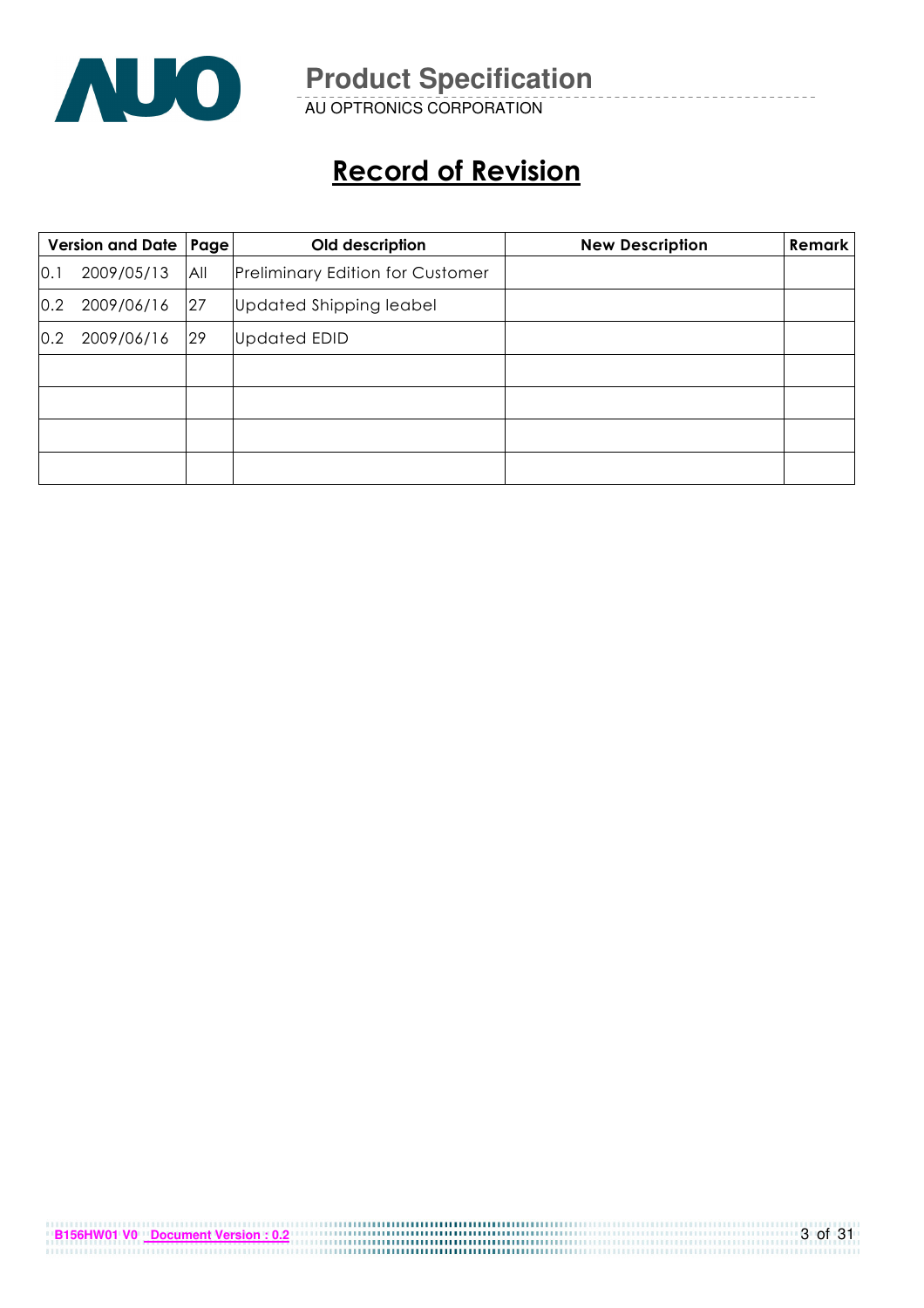

### 1. Handling Precautions

- 1) Since front polarizer is easily damaged, pay attention not to scratch it.
- 2) Be sure to turn off power supply when inserting or disconnecting from input connector.
- 3) Wipe off water drop immediately. Long contact with water may cause discoloration or spots.
- 4) When the panel surface is soiled, wipe it with absorbent cotton or other soft cloth.
- 5) Since the panel is made of glass, it may break or crack if dropped or bumped on hard surface.
- 6) Since CMOS LSI is used in this module, take care of static electricity and insure human earth when handling.
- 7) Do not open nor modify the Module Assembly.
- 8) Do not press the reflector sheet at the back of the module to any directions.
- 9) At the insertion or removal of the Signal Interface Connector, be sure not to rotate nor tilt the Interface Connector of the TFT Module.
- 11) After installation of the TFT Module into an enclosure (Notebook PC Bezel, for example), do not twist nor bend the TFT Module even momentary. At designing the enclosure, it should be taken into consideration that no bending/twisting forces are applied to the TFT Module from outside. Otherwise the TFT Module may be damaged.
- 12)Small amount of materials having no flammability grade is used in the LCD module. The LCD module should be supplied by power complied with requirements of Limited Power Source (IEC60950 or UL1950), or be applied exemption.
- 13)Disconnecting power supply before handling LCD modules, it can prevent electric shock, DO NOT TOUCH the electrode parts, cables, connectors and LED circuit part of TFT module that a LED light bar build in as a light source of back light unit. It can prevent electros tic breakdown.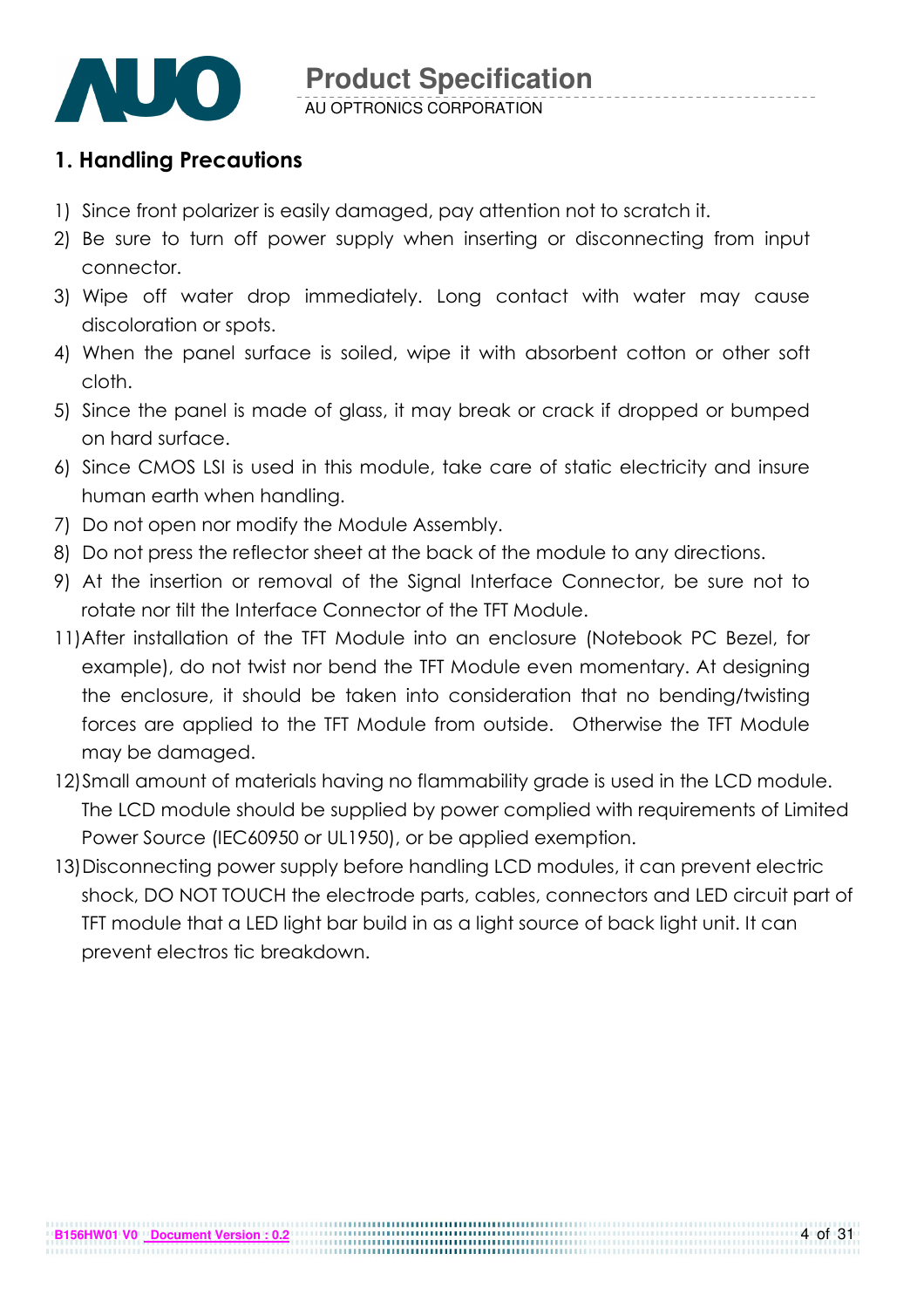

AU OPTRONICS CORPORATION

# 2. General Description

B156HW01 V0 is a Color Active Matrix Liquid Crystal Display composed of a TFT LCD panel, a driver circuit, and LED backlight system. The screen format is intended to support the 16:9 FHD (1920(H) x 1080(V)) screen and 262k colors (RGB 6-bits data driver) with LED backlight driving circuit. All input signals are LVDS interface compatible.

B156HW01 V0 is designed for a display unit of notebook style personal computer and industrial machine.

# 2.1 General Specification

**B156HW01 V0 Document Version : 0.2**

The following items are characteristics summary on the table at 25  $\degree$ C condition:

| <b>Items</b>                                               | Unit                 | <b>Specifications</b>                           |                                                            |       |       |  |  |
|------------------------------------------------------------|----------------------|-------------------------------------------------|------------------------------------------------------------|-------|-------|--|--|
| Screen Diagonal                                            | [mm]                 | 394.87                                          |                                                            |       |       |  |  |
| <b>Active Area</b>                                         | [mm]                 | 344.16 X 193.59                                 |                                                            |       |       |  |  |
| Pixels H x V                                               |                      | 1920x3(RGB) x 1080                              |                                                            |       |       |  |  |
| <b>Pixel Pitch</b>                                         | [mm]                 | 0.215X0.215                                     |                                                            |       |       |  |  |
| Pixel Format                                               |                      | R.G.B. Vertical Stripe                          |                                                            |       |       |  |  |
| Display Mode                                               |                      | Normally White                                  |                                                            |       |       |  |  |
| White Luminance (ILED=20mA)<br>(Note: ILED is LED current) | [cd/m <sup>2</sup> ] |                                                 | 300 typ. (5 points average)<br>270 min. (5 points average) |       |       |  |  |
| Luminance Uniformity                                       |                      | $1.25$ max. (5 points)<br>1.53 max. (13 points) |                                                            |       |       |  |  |
| Contrast Ratio                                             |                      | 500:1                                           |                                                            |       |       |  |  |
| Response Time                                              | [ms]                 | 8 typ/16max                                     |                                                            |       |       |  |  |
| Nominal Input Voltage VDD                                  | [Volt]               | $+3.3$ typ.                                     |                                                            |       |       |  |  |
| Power Consumption                                          | [Watt]               | 8 max. (Include Logic and BLU power)            |                                                            |       |       |  |  |
| Weight                                                     | [Grams]              | 470 max.                                        |                                                            |       |       |  |  |
| <b>Physical Size</b>                                       | [mm]                 |                                                 | Min.                                                       | Typ.  | Max.  |  |  |
| Without inverter, bracket.                                 |                      | Length                                          |                                                            | 359.3 | 359.8 |  |  |
|                                                            |                      | Width                                           |                                                            | 209.5 | 210   |  |  |
|                                                            |                      | Thickness                                       |                                                            |       | 5.7   |  |  |
| <b>Electrical Interface</b>                                |                      | 2 channel LVDS                                  |                                                            |       |       |  |  |
| <b>Glass Thickness</b>                                     | [mm]                 | 0.5                                             |                                                            |       |       |  |  |
| Surface Treatment                                          |                      | Glare                                           |                                                            |       |       |  |  |
| Support Color                                              |                      | 262K colors (RGB 6-bit)                         |                                                            |       |       |  |  |
| Temperature Range<br>Operating<br>Storage (Non-Operating)  | [°C]<br>[°C]         | $0$ to $+50$<br>$-20$ to $+60$                  |                                                            |       |       |  |  |
| <b>RoHS Compliance</b>                                     |                      | <b>RoHS Compliance</b>                          |                                                            |       |       |  |  |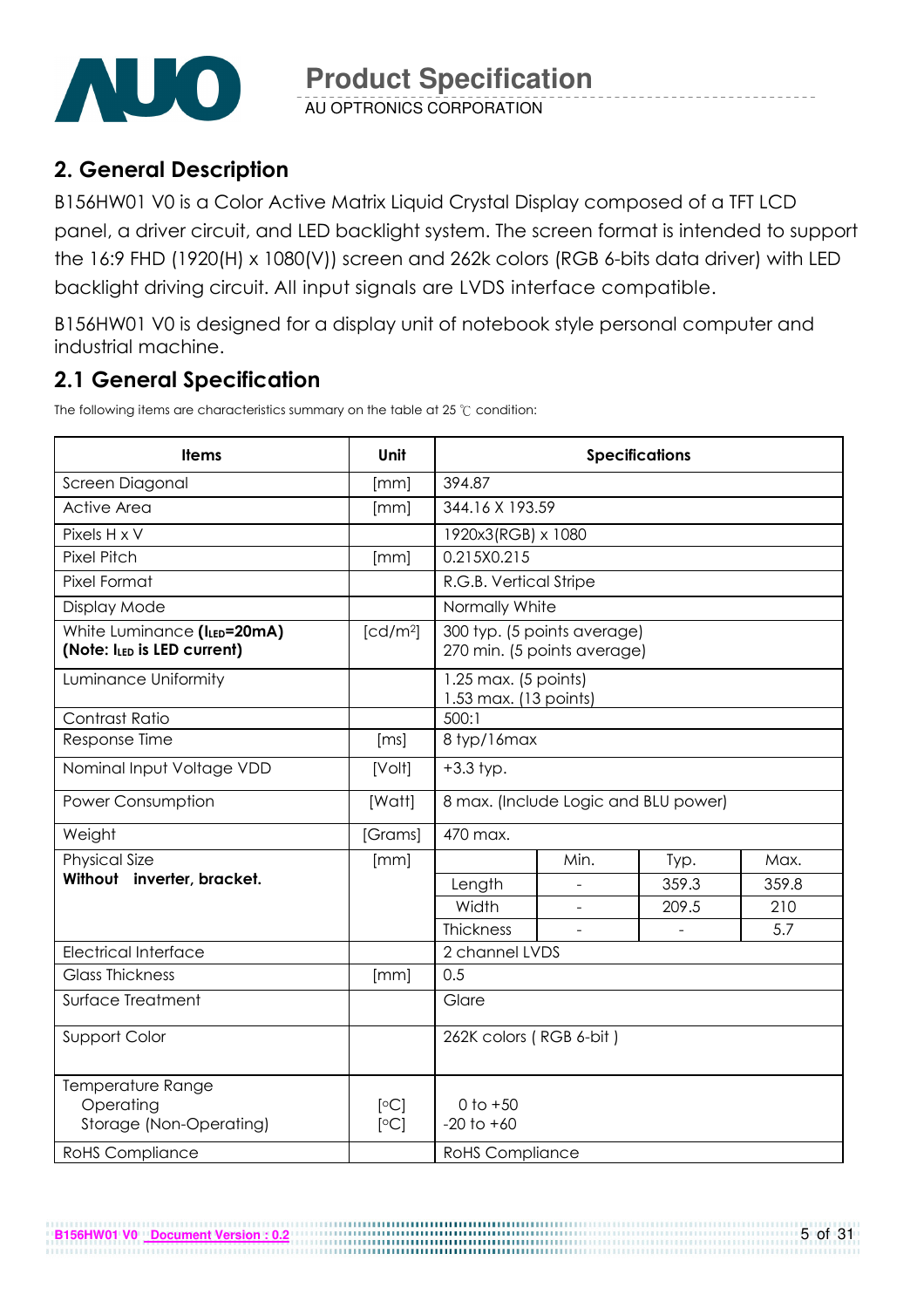

AU OPTRONICS CORPORATION

# 2.2 Optical Characteristics

The optical characteristics are measured under stable conditions at 25°C (Room Temperature) :

| Item                         |             | Symbol                | Conditions            | Min.                     | Typ.                     | Max.                     | Unit                  | Note           |
|------------------------------|-------------|-----------------------|-----------------------|--------------------------|--------------------------|--------------------------|-----------------------|----------------|
| White Luminance<br>ILED=20mA |             |                       | 5 points average      | 270                      | 300                      | $\frac{1}{2}$            | cd/m <sup>2</sup>     | 1, 4, 5.       |
|                              |             | $\Theta_{\mathsf{R}}$ | Horizontal<br>(Right) |                          | 70                       | -                        | degre                 |                |
| Viewing Angle                |             | $\theta_L$            | $CR = 10$<br>(Left)   | $\blacksquare$           | 70                       | $\overline{\phantom{a}}$ | $\mathop{\mathrm{e}}$ |                |
|                              |             | Ψн                    | Vertical<br>(Upper)   |                          | 60                       |                          |                       | 4, 9           |
|                              |             | $\Psi L$              | $CR = 10$<br>(Lower)  |                          | 60                       |                          |                       |                |
| Luminance Uniformity         |             | $\delta_{5P}$         | 5 Points              | $\blacksquare$           | $\overline{\phantom{a}}$ | 1.25                     |                       | 1, 3, 4        |
| Luminance Uniformity         |             | $\delta$ 13P          | 13 Points             |                          |                          | 1.53                     |                       | 2, 3, 4        |
| Contrast Ratio               |             | CR                    |                       | 400                      | 500                      |                          |                       | 4, 6           |
| Cross talk                   |             | %                     |                       |                          |                          | $\overline{4}$           |                       | 4, 7           |
|                              |             | $T_{r}$               | Rising                |                          | $\overline{2}$           |                          |                       |                |
| Response Time                |             | $T_f$                 | Falling               |                          | 6                        |                          | msec                  | 4, 8           |
|                              |             | T <sub>RT</sub>       | Rising + Falling      | $\overline{\phantom{a}}$ | $\,8\,$                  | 16                       |                       |                |
|                              |             | Rx                    |                       | 0.593                    | 0.623                    | 0.653                    |                       |                |
|                              | Red         | <b>Ry</b>             |                       | 0.321                    | 0.351                    | 0.381                    |                       |                |
|                              |             | Gx                    |                       | 0.306                    | 0.336                    | 0.366                    |                       |                |
| Color /                      | Green       | Gy                    |                       | 0.544                    | 0.574                    | 0.604                    |                       |                |
| Chromaticity<br>Coodinates   |             | <b>Bx</b>             | <b>CIE 1931</b>       | 0.118                    | 0.148                    | 0.178                    |                       | $\overline{4}$ |
|                              | <b>Blue</b> | <b>By</b>             |                       | 0.023                    | 0.053                    | 0.083                    |                       |                |
|                              |             | Wx                    |                       | 0.283                    | 0.313                    | 0.343                    |                       |                |
|                              | White       | Wy                    |                       | 0.299                    | 0.329                    | 0.359                    |                       |                |
| <b>NTSC</b>                  |             | $\%$                  |                       |                          | 60                       | $\overline{\phantom{a}}$ |                       |                |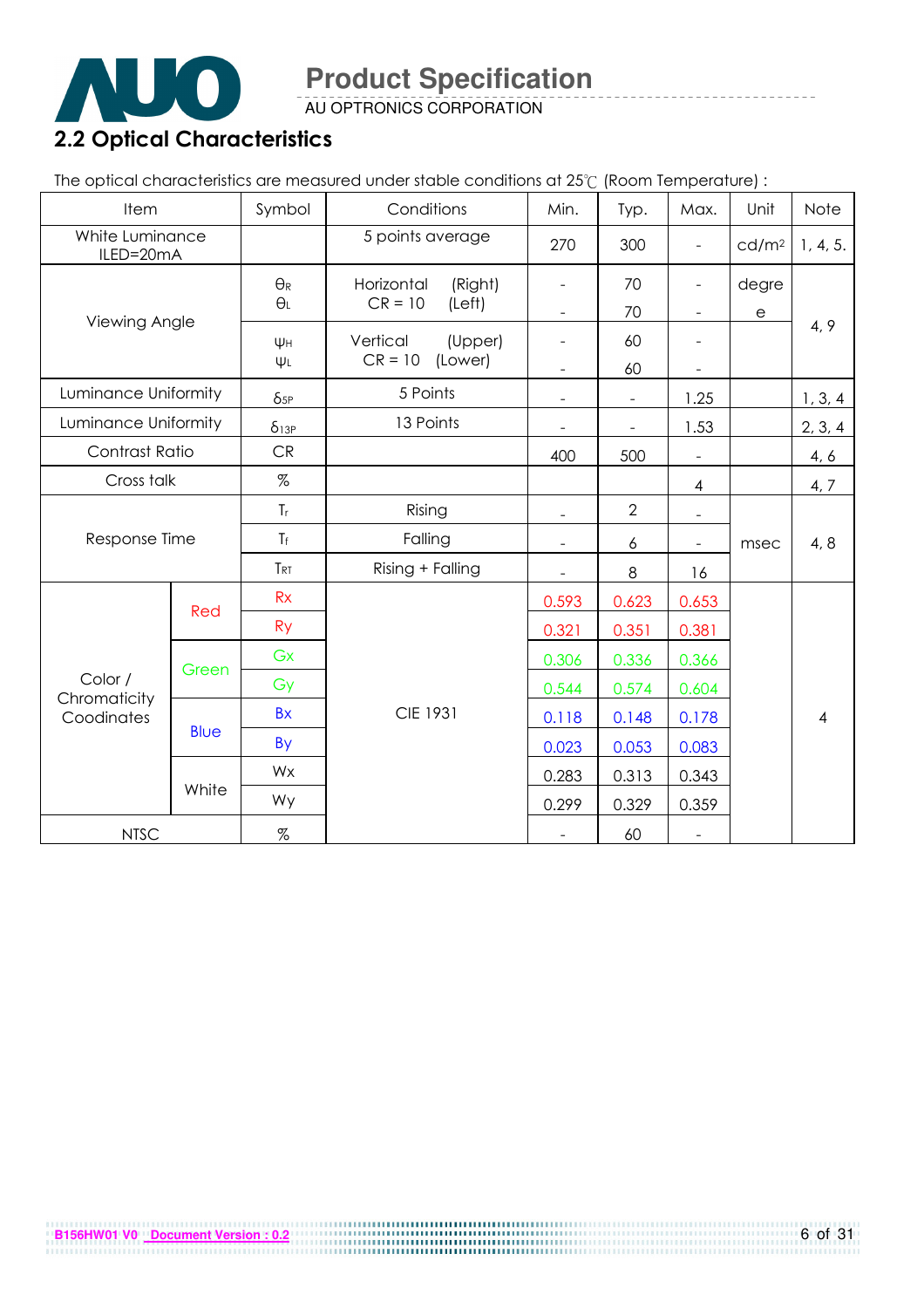

AU OPTRONICS CORPORATION

#### Note 1: 5 points position (Ref: Active area)



Note 2: 13 points position (Ref: Active area)



Note 3: The luminance uniformity of 5 or 13 points is defined by dividing the maximum luminance values by the minimum test point luminance

|                          |     | Maximum Brightness of five points     |
|--------------------------|-----|---------------------------------------|
| $\delta$ w <sub>5</sub>  | $=$ | Minimum Brightness of five points     |
|                          |     | Maximum Brightness of thirteen points |
| $\delta$ W <sub>13</sub> | $=$ | Minimum Brightness of thirteen points |

#### Note 4: Measurement method

The LCD module should be stabilized at given temperature for 30 minutes to avoid abrupt temperature change during measuring. In order to stabilize the luminance, the measurement should be executed after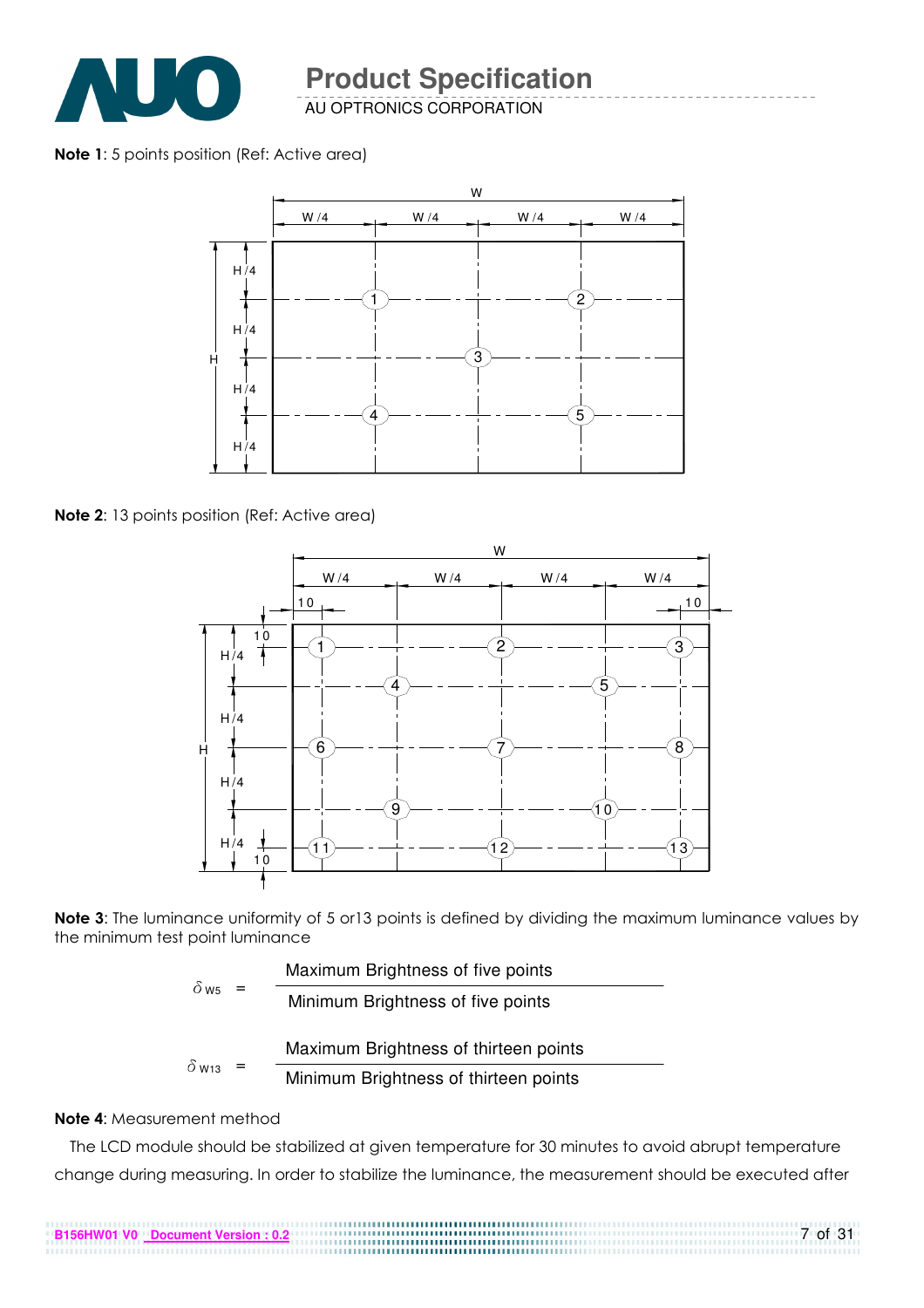

AU OPTRONICS CORPORATION

lighting Backlight for 30 minutes in a stable, windless and dark room, and it should be measured in the center of screen.



Center of the screen



Measure the luminance of gray level 63 at 5 points  $Y_L = [L (1) + L (2) + L (3) + L (4) + L (5)] / 5$ 

L (x) is corresponding to the luminance of the point X at Figure in Note (1).

#### Note 6: Definition of contrast ratio:

Contrast ratio is calculated with the following formula.

Contrast ratio  $(CR)$ = Brightness on the "White" state Brightness on the "Black" state

#### **Note 7**: Definition of Cross Talk (CT)

$$
CT = | Y_B - Y_A | / Y_A \times 100 (%)
$$

**B156HW01 V0 Document Version : 0.2**

#### Where

YA = Luminance of measured location without gray level 0 pattern (cd/m2)

......................

 $Y_B$  = Luminance of measured location with gray level 0 pattern (cd/m<sub>2</sub>)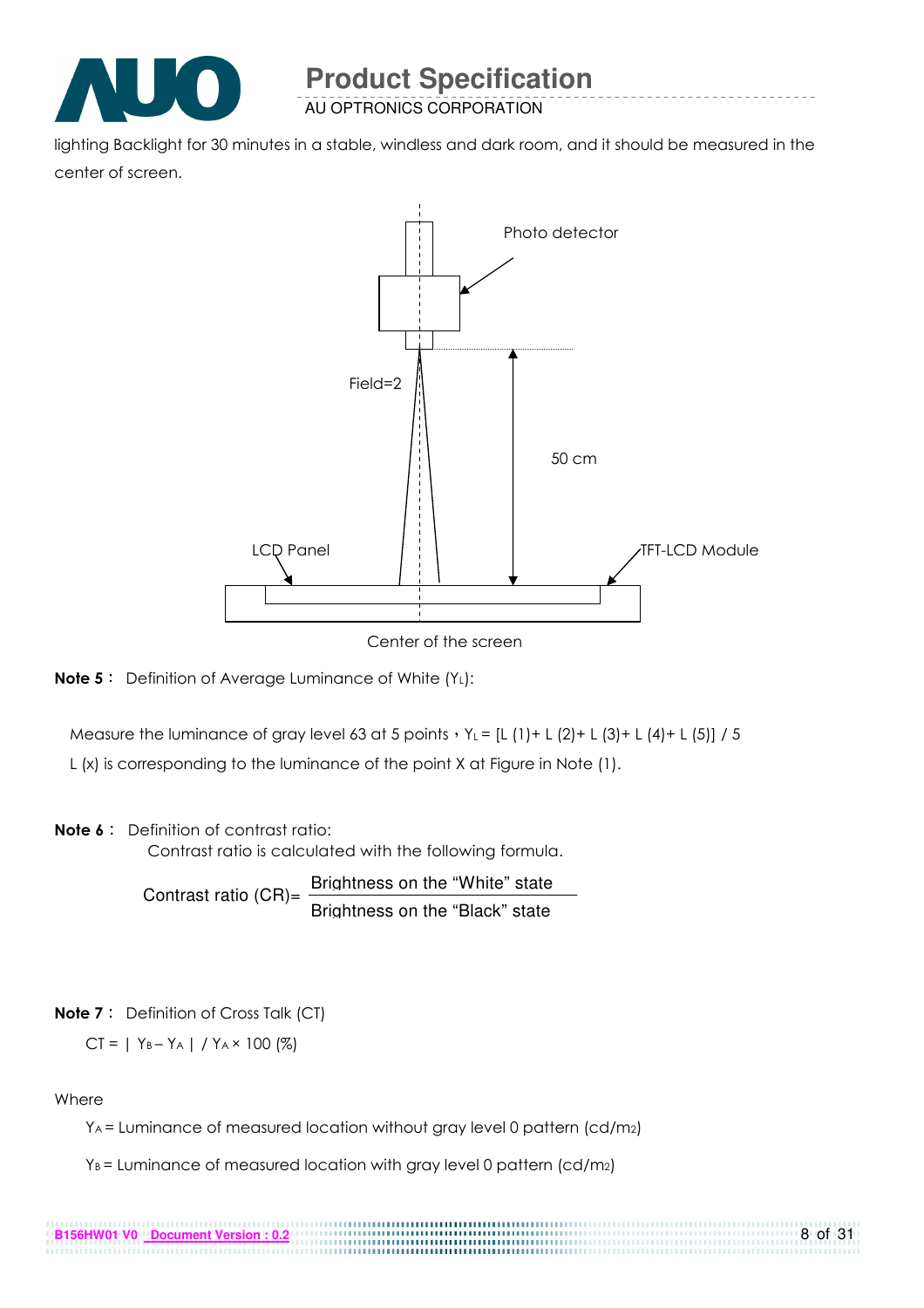

AU OPTRONICS CORPORATION



#### Note 8: Definition of response time:

The output signals of BM-7 or equivalent are measured when the input signals are changed from "Black" to "White" (falling time) and from "White" to "Black" (rising time), respectively. The response time interval between the 10% and 90% of amplitudes. Refer to figure as below.



.....................................

. . . . . . . . . . . . .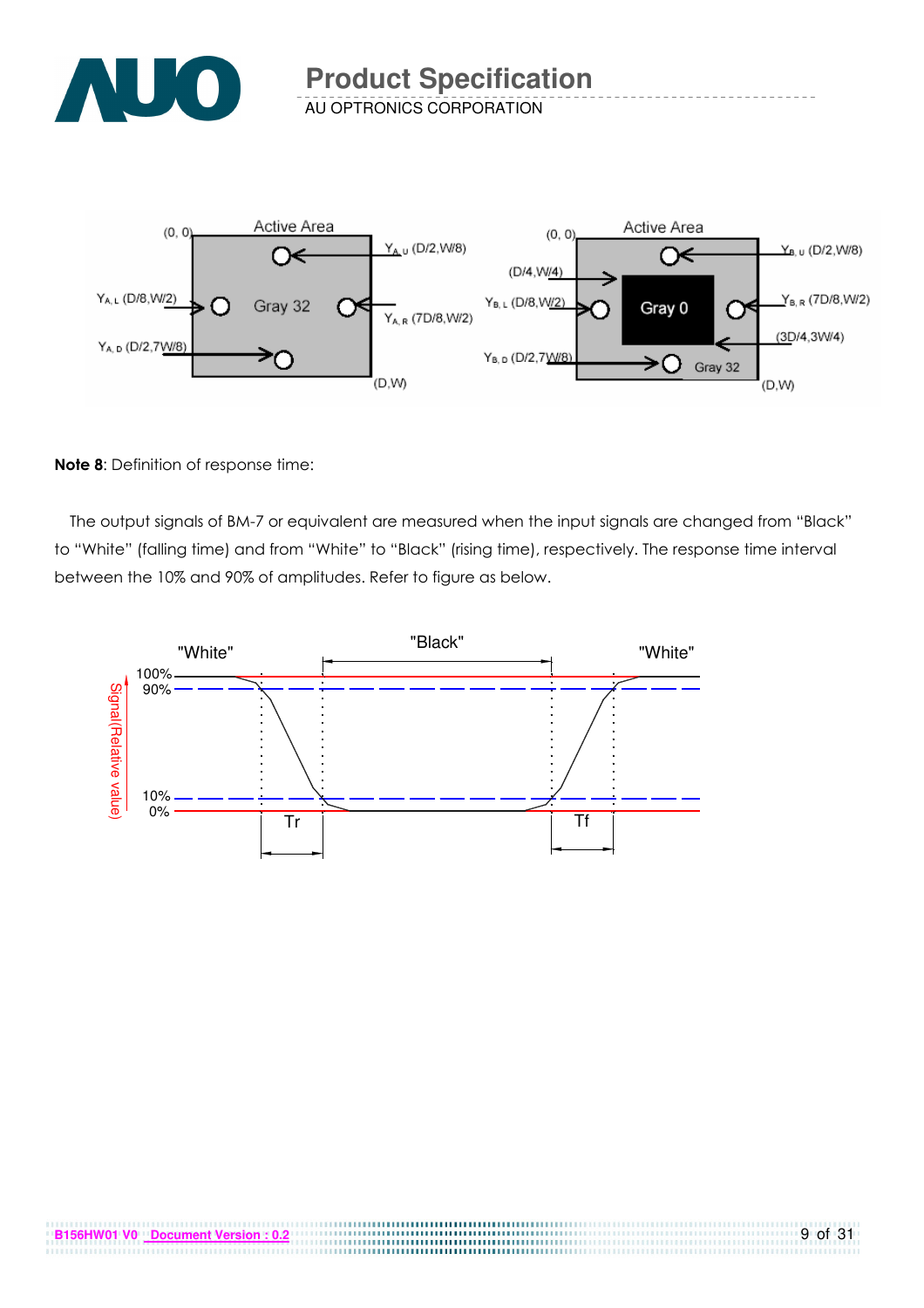

AU OPTRONICS CORPORATION

#### Note 9. Definition of viewing angle

Viewing angle is the measurement of contrast ratio  $\geq$  10, at the screen center, over a 180° horizontal and 180° vertical range (off-normal viewing angles). The 180° viewing angle range is broken down as follows; 90° (θ) horizontal left and right and 90° (Φ) vertical, high (up) and low (down). The measurement direction is typically perpendicular to the display surface with the screen rotated about its center to develop the desired measurement viewing angle.

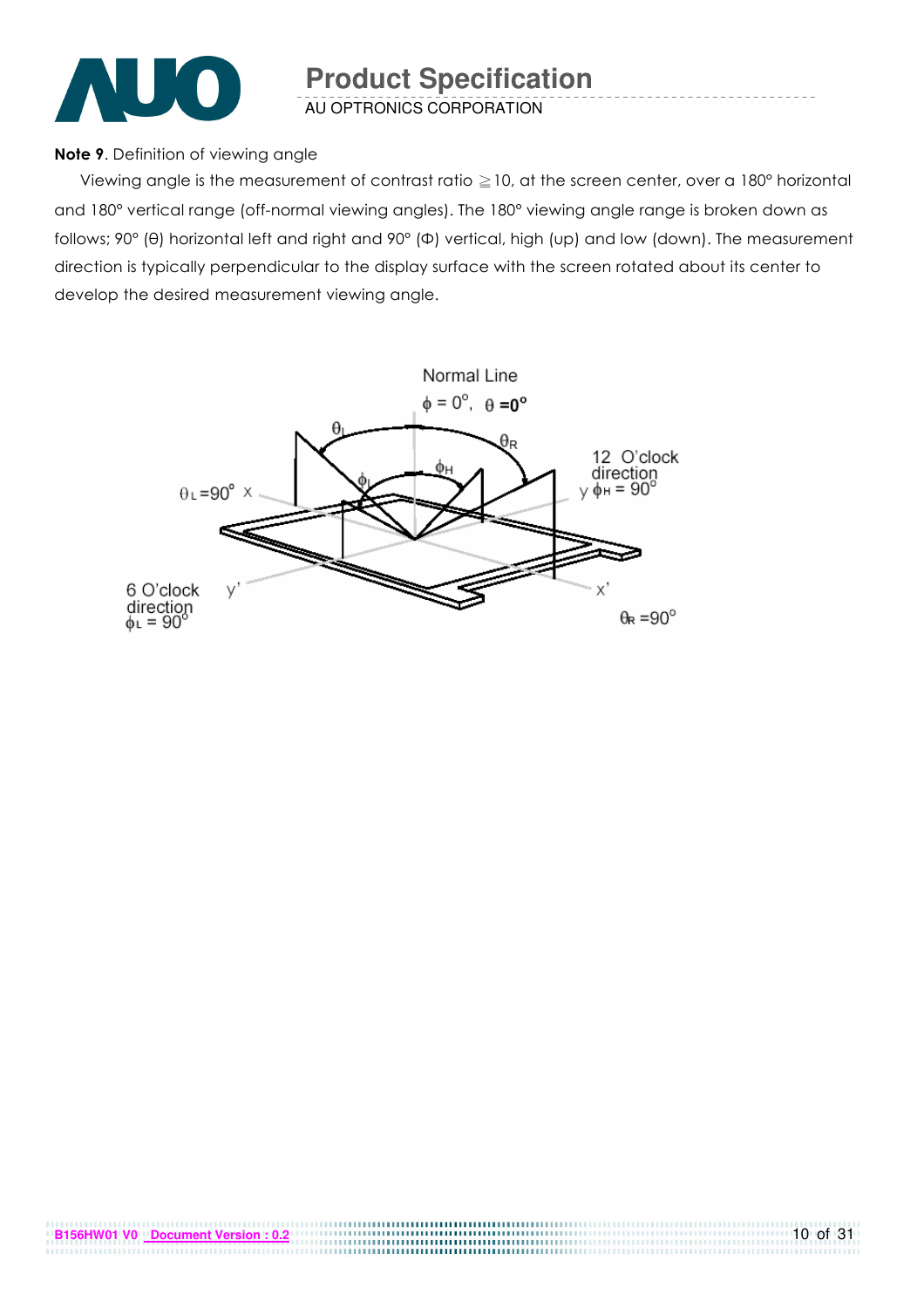

AU OPTRONICS CORPORATION

# 3. Functional Block Diagram

The following diagram shows the functional block of the 15.6 inches wide Color TFT/LCD 40 Pin.

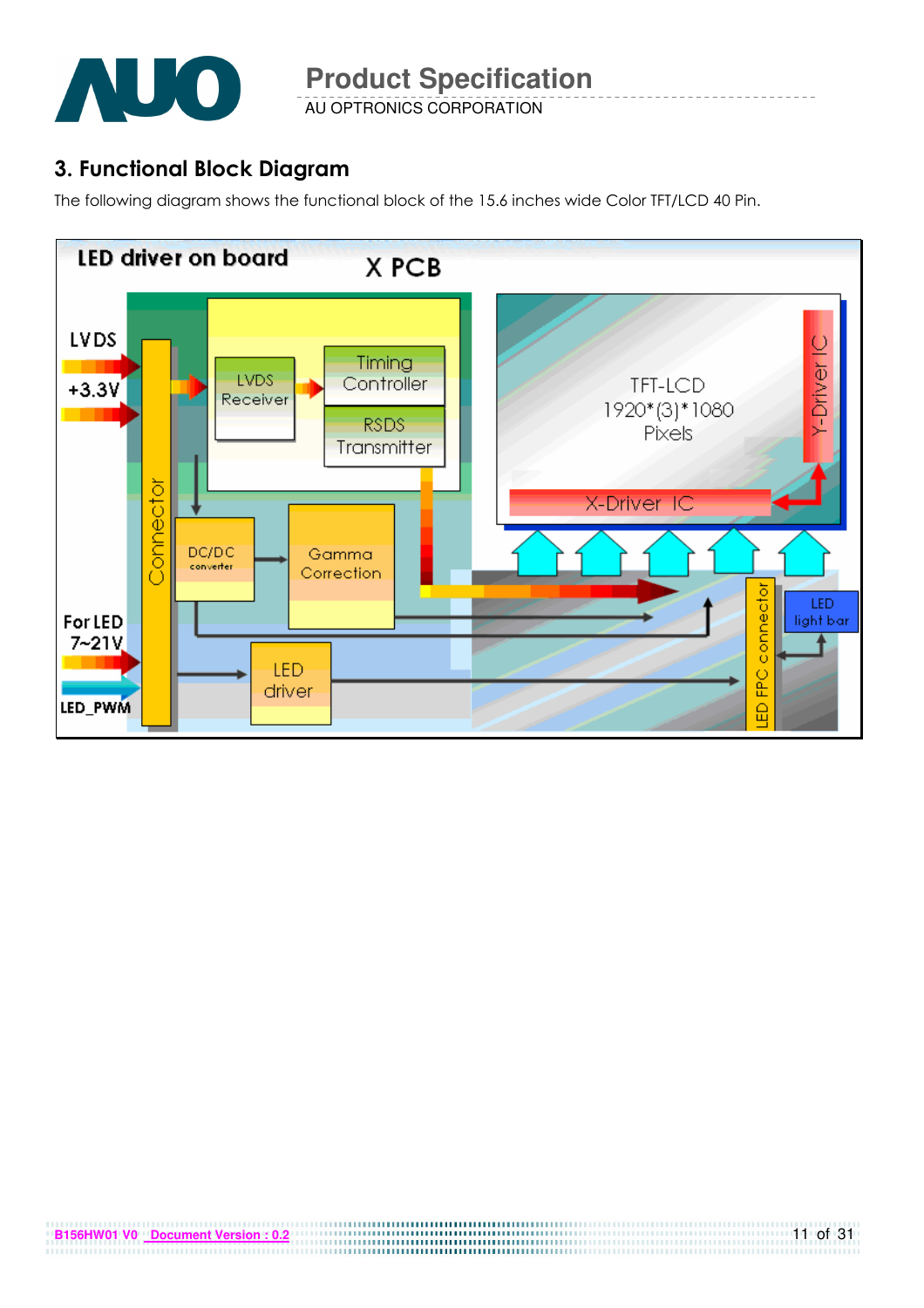

AU OPTRONICS CORPORATION

### 4. Absolute Maximum Ratings

An absolute maximum rating of the module is as following:

### 4.1 Absolute Ratings of TFT LCD Module

| ltem            | svmbol | Min       | Max    | Unit   | <b>Conditions</b>  |
|-----------------|--------|-----------|--------|--------|--------------------|
| Logic/LCD Drive | Vin    | ົ<br>−∪.◡ | $+4.0$ | [Volt] | Note<br>$\sqrt{2}$ |

### 4.2 Absolute Ratings of Environment

| <b>Item</b>               | Symbol     | Min   | Max   | Unit           | <b>Conditions</b> |
|---------------------------|------------|-------|-------|----------------|-------------------|
| Operating                 | TOP        |       | $+50$ | $\overline{C}$ | Note 4            |
| <b>Operation Humidity</b> | <b>HOP</b> |       | 95    | [%RH]          | Note 4            |
| Storage Temperature       | TST        | $-20$ | $+60$ | $\overline{C}$ | Note 4            |
| <b>Storage Humidity</b>   | HST        |       | 95    | [%RH]          | Note 4            |

Note 1: At Ta (25°C)

Note 2: Permanent damage to the device may occur if exceed maximum values

Note 3: LED specification refer to section 5.2

Note 4: For quality performance, please refer to AUO IIS (Incoming Inspection Standard).

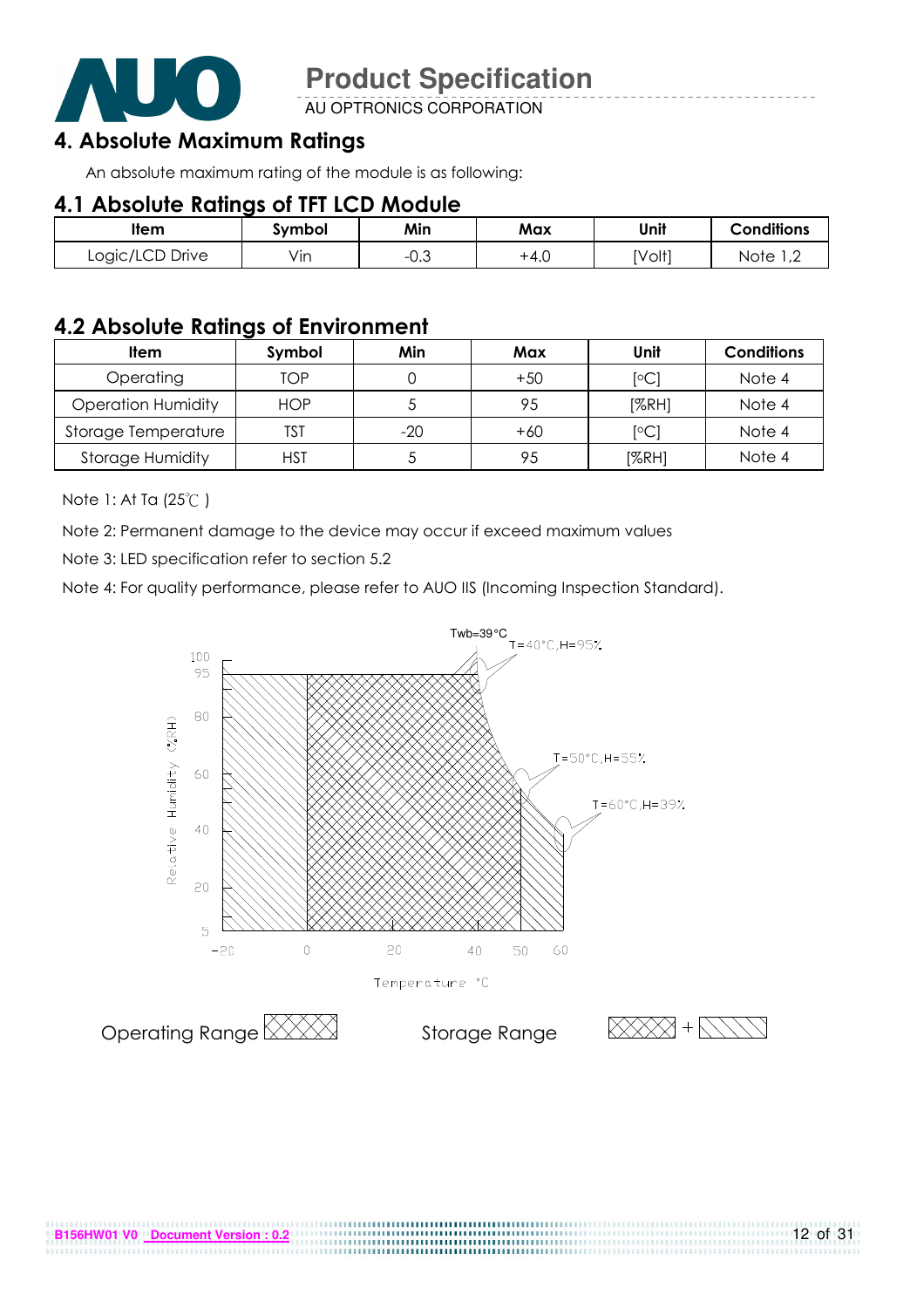

AU OPTRONICS CORPORATION

### 5. Electrical characteristics

#### 5.1 TFT LCD Module

#### 5.1.1 Power Specification

Input power specifications are as follows;

The power specification are measured under 25°C and frame frenquency under 60Hz

| Symble       | Parameter                                      | Min | <b>Typ</b> | Max  | <b>Units</b>  | <b>Note</b> |
|--------------|------------------------------------------------|-----|------------|------|---------------|-------------|
| <b>VDD</b>   | Logic/LCD Drive<br>Voltage                     | 3.0 | 3.3        | 3.6  | [Volt]        |             |
| PDD          | <b>VDD Power</b>                               |     |            | 2.0  | [Watt]        | Note $1/2$  |
| <b>IDD</b>   | <b>IDD Current</b>                             |     |            | 606  | [mA]          | Note $1/2$  |
| <b>IRush</b> | Inrush Current                                 |     |            | 2000 | [MA]          | Note 3      |
| VDDrp        | Allowable<br>Logic/LCD Drive<br>Ripple Voltage |     |            | 100  | [mV]<br>$p-p$ |             |

Note 1 : Maximum Measurement Condition : Black Pattern at 3.3V driving voltage. ( $P_{max}=V_{3.3} \times I_{black}$ )

Note 2: Measure Condition



| B156HW01 V0 Document Version : 0.2 | $13$ of $31$ |
|------------------------------------|--------------|
|                                    |              |
|                                    |              |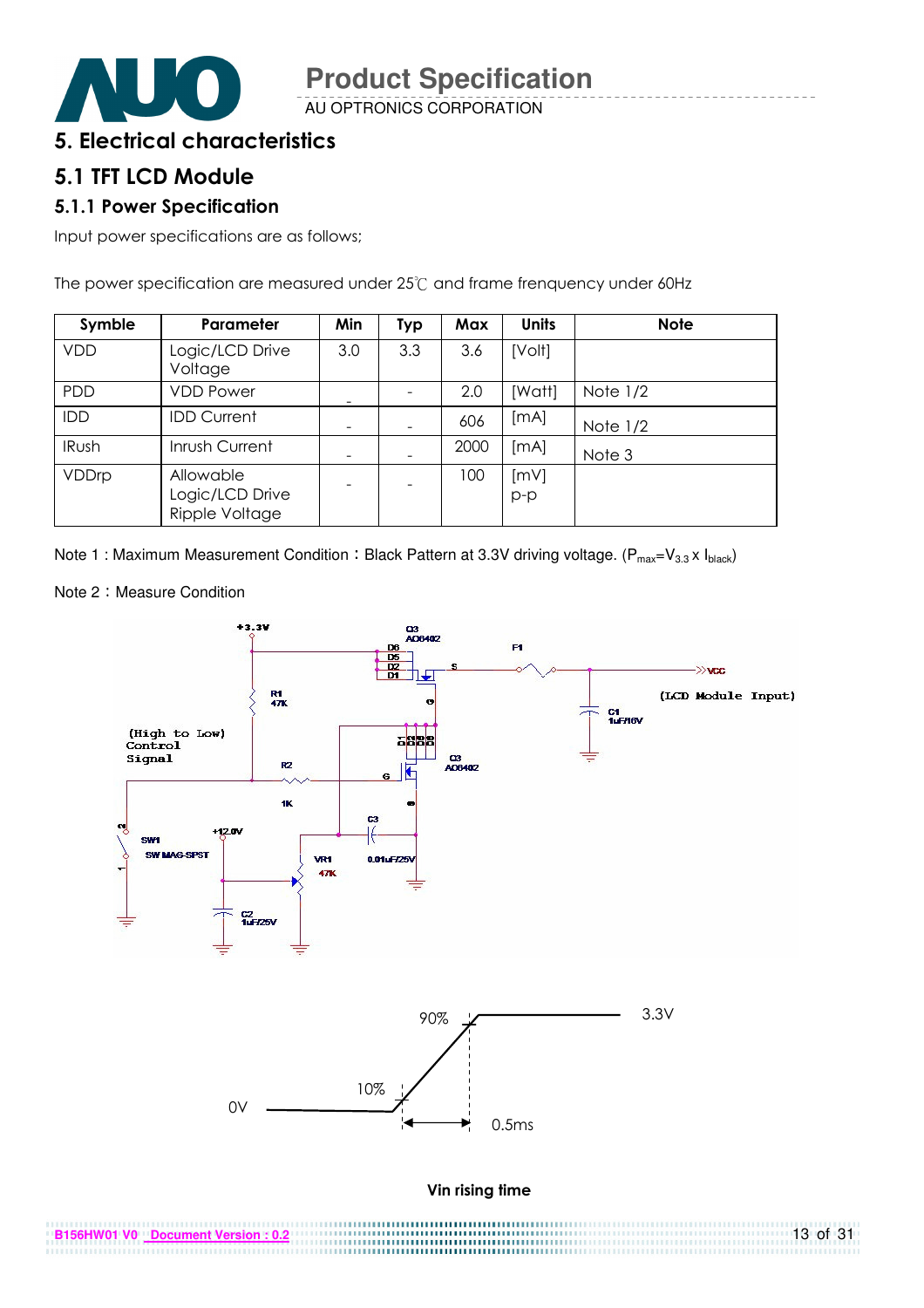

AU OPTRONICS CORPORATION

#### 5.1.2 Signal Electrical Characteristics

Input signals shall be low or High-impedance state when VDD is off.

Signal electrical characteristics are as follows;

| Parameter | Condition                                        | Min    | Max   | Unit |
|-----------|--------------------------------------------------|--------|-------|------|
| Vth       | Differential Input High<br>Threshold (Vcm=+1.2V) |        | 100   | [mV] |
| Vtl       | Differential Input Low<br>Threshold (Vcm=+1.2V)  | $-100$ |       | [mV] |
| $V_{ID}$  | Differential Input Voltage                       | 100    | 600   | [mV] |
| Vcm       | Differential Input<br>Common Mode<br>Voltage     | 1.125  | 1.375 | [V]  |

Note: LVDS Signal Waveform

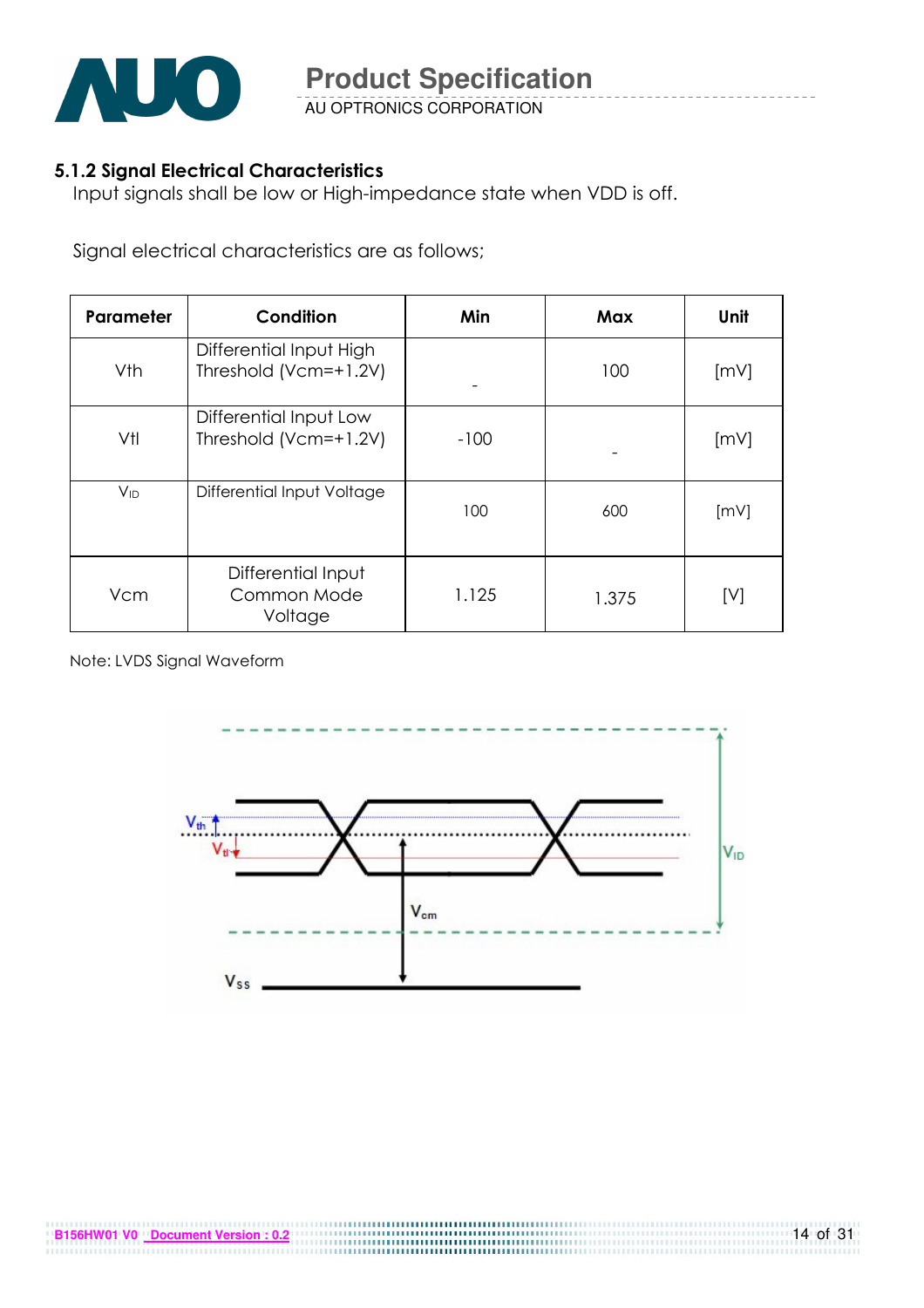

# **5**.2 Backlight Unit

#### 5.2.1 LED characteristics

| Parameter              | Symbol      | Min    | Typ  | Max  | <b>Units</b> | Condition                   |
|------------------------|-------------|--------|------|------|--------------|-----------------------------|
| <b>Backlight Power</b> | <b>PLED</b> |        | 5.49 | 5.93 | [Watt]       | $(Ta=25^{\circ}C)$ , Note 1 |
| Consumption            |             |        |      |      |              | $V$ in = $12V$              |
| LED Life-Time          | N/A         | 10,000 | -    |      | Hour         | $(Ta=25^{\circ}C)$ , Note 2 |
|                        |             |        |      |      |              | $I_F = 20$ mA               |

Note 1: Calculator value for reference PLED = VF (Normal Distribution) \* IF (Normal Distribution) / Efficiency Note 2: The LED life-time define as the estimated time to 50% degradation of initial luminous.

#### 5.2.2 Backlight input signal characteristics

| Parameter                      | Symbol      | Min | <b>Typ</b> | Max  | <b>Units</b> | <b>Remark</b>                   |
|--------------------------------|-------------|-----|------------|------|--------------|---------------------------------|
| LED Power Supply               | <b>VLED</b> | 7.0 | 12.0       | 21.0 | [Volt]       |                                 |
| LED Enable Input<br>High Level | VLED_EN     | 2.5 |            | 5.5  | [Volt]       |                                 |
| LED Enable Input<br>Low Level  |             |     |            | 0.8  | [Volt]       |                                 |
| PWM Logic Input<br>High Level  | VPWM EN     | 2.5 |            | 5.5  | [Volt]       | Define as<br>Connector          |
| PWM Logic Input<br>Low Level   |             |     |            | 0.8  | [Volt]       | Interface<br>$(Ta=25^{\circ}C)$ |
| PWM Input Frequency            | <b>FPWM</b> | 100 | 200        | 20k  | Hz           |                                 |
| PWM Duty Ratio                 | Duty        | 5   |            | 100  | $\%$         |                                 |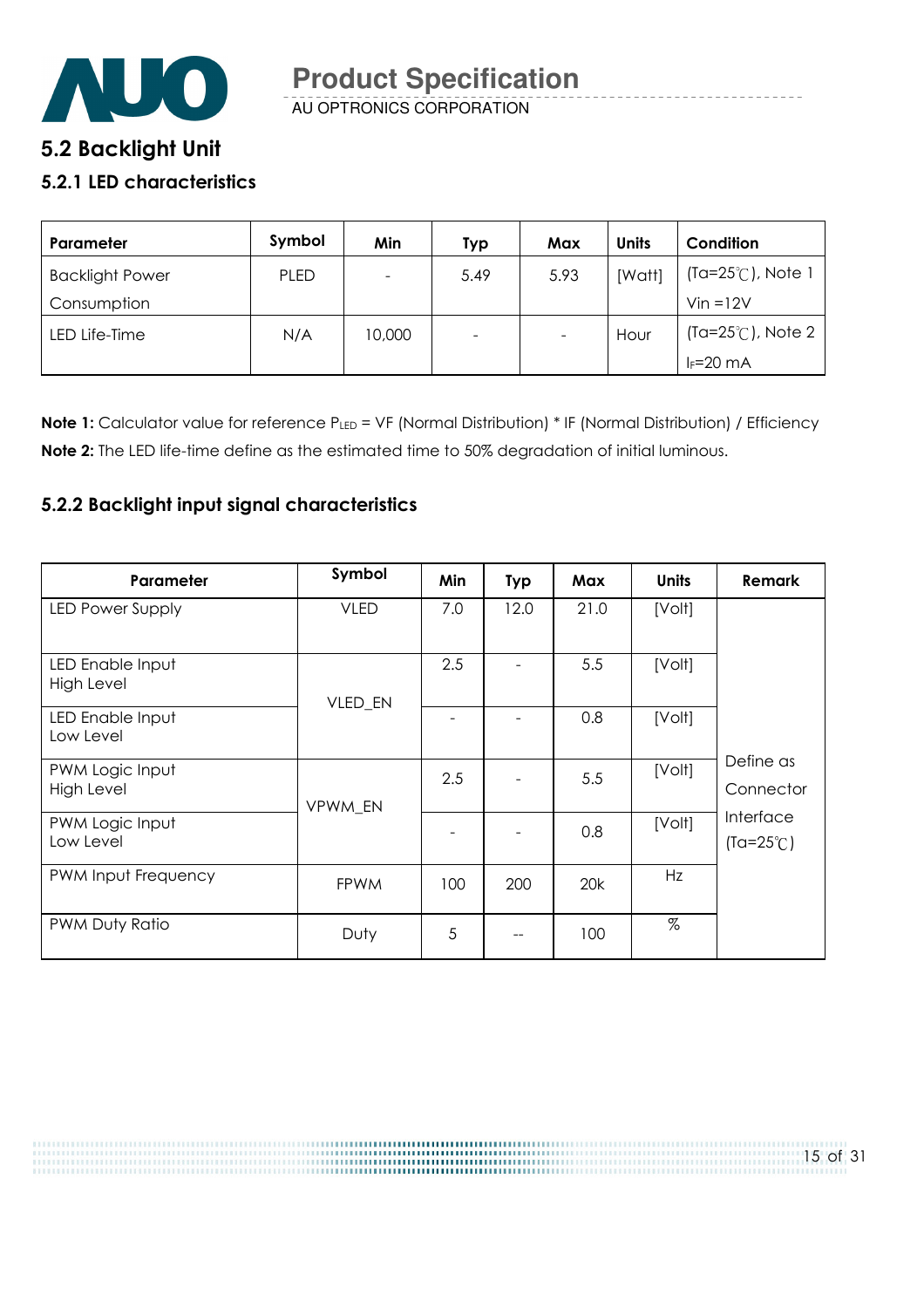

# 6. Signal Characteristic

# 6.1 Pixel Format Image

Following figure shows the relationship of the input signals and LCD pixel format.

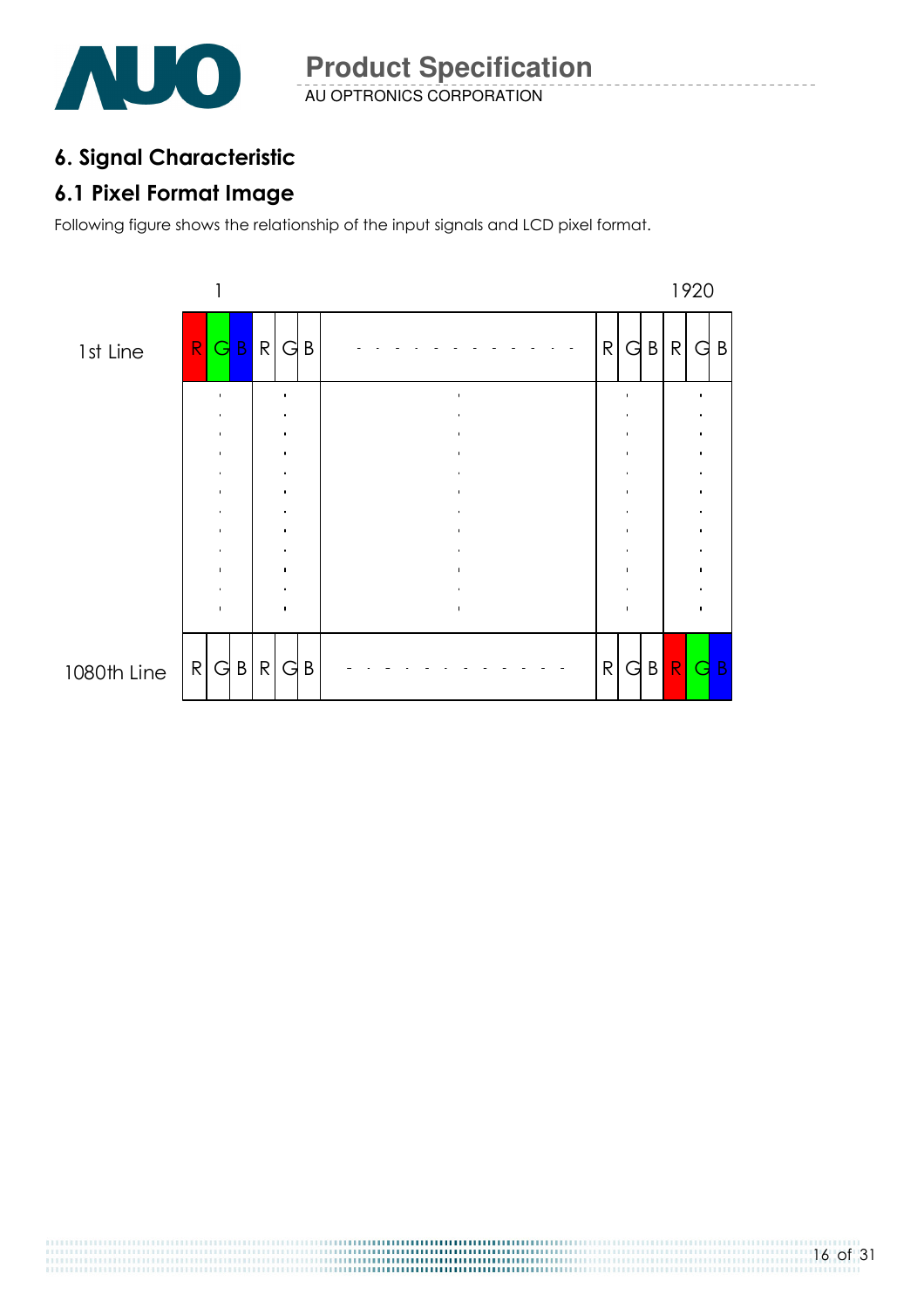

AU OPTRONICS CORPORATION

# 6.2 The input data format



| <b>Signal Name</b> | <b>Description</b>     |                                                                        |
|--------------------|------------------------|------------------------------------------------------------------------|
| R <sub>5</sub>     | Red Data 5 (MSB)       | Red-pixel Data                                                         |
| R4                 | Red Data 4             | Each red pixel's brightness data consists of these 6 bits pixel data.  |
| R3                 | Red Data 3             |                                                                        |
| R <sub>2</sub>     | Red Data 2             |                                                                        |
| R <sub>1</sub>     | Red Data 1             |                                                                        |
| R <sub>0</sub>     | Red Data 0 (LSB)       |                                                                        |
|                    | Red-pixel Data         |                                                                        |
| G <sub>5</sub>     | Green Data 5 (MSB)     | Green-pixel Data                                                       |
| G4                 | Green Data 4           | Each green pixel's brightness data consists of these 6 bits pixel      |
| G <sub>3</sub>     | Green Data 3           | data.                                                                  |
| G <sub>2</sub>     | Green Data 2           |                                                                        |
| G1                 | Green Data 1           |                                                                        |
| G <sub>0</sub>     | Green Data 0 (LSB)     |                                                                        |
|                    |                        |                                                                        |
|                    | Green-pixel Data       |                                                                        |
| <b>B5</b>          | Blue Data 5 (MSB)      | <b>Blue-pixel Data</b>                                                 |
| <b>B4</b>          | <b>Blue Data 4</b>     | Each blue pixel's brightness data consists of these 6 bits pixel data. |
| B <sub>3</sub>     | <b>Blue Data 3</b>     |                                                                        |
| B <sub>2</sub>     | <b>Blue Data 2</b>     |                                                                        |
| B <sub>1</sub>     | <b>Blue Data 1</b>     |                                                                        |
| B <sub>O</sub>     | Blue Data 0 (LSB)      |                                                                        |
|                    |                        |                                                                        |
|                    | <b>Blue-pixel Data</b> |                                                                        |
| <b>RxCLKIN</b>     | Data Clock             | The signal is used to strobe the pixel data and DE signals. All pixel  |
|                    |                        | data shall be valid at the falling edge when the DE signal is high     |
| <b>DE</b>          | Display Timing         | This signal is strobed at the falling edge of                          |
|                    |                        | RxCLKIN. When the signal is high, the pixel data shall be valid to     |
|                    |                        | be displayed.                                                          |
| VS                 | Vertical Sync          | The signal is synchronized to RxCLKIN.                                 |
| <b>HS</b>          | Horizontal Sync        | The signal is synchronized to RxCLKIN.                                 |

Note: Output signals from any system shall be low or High-impedance state when VDD is off.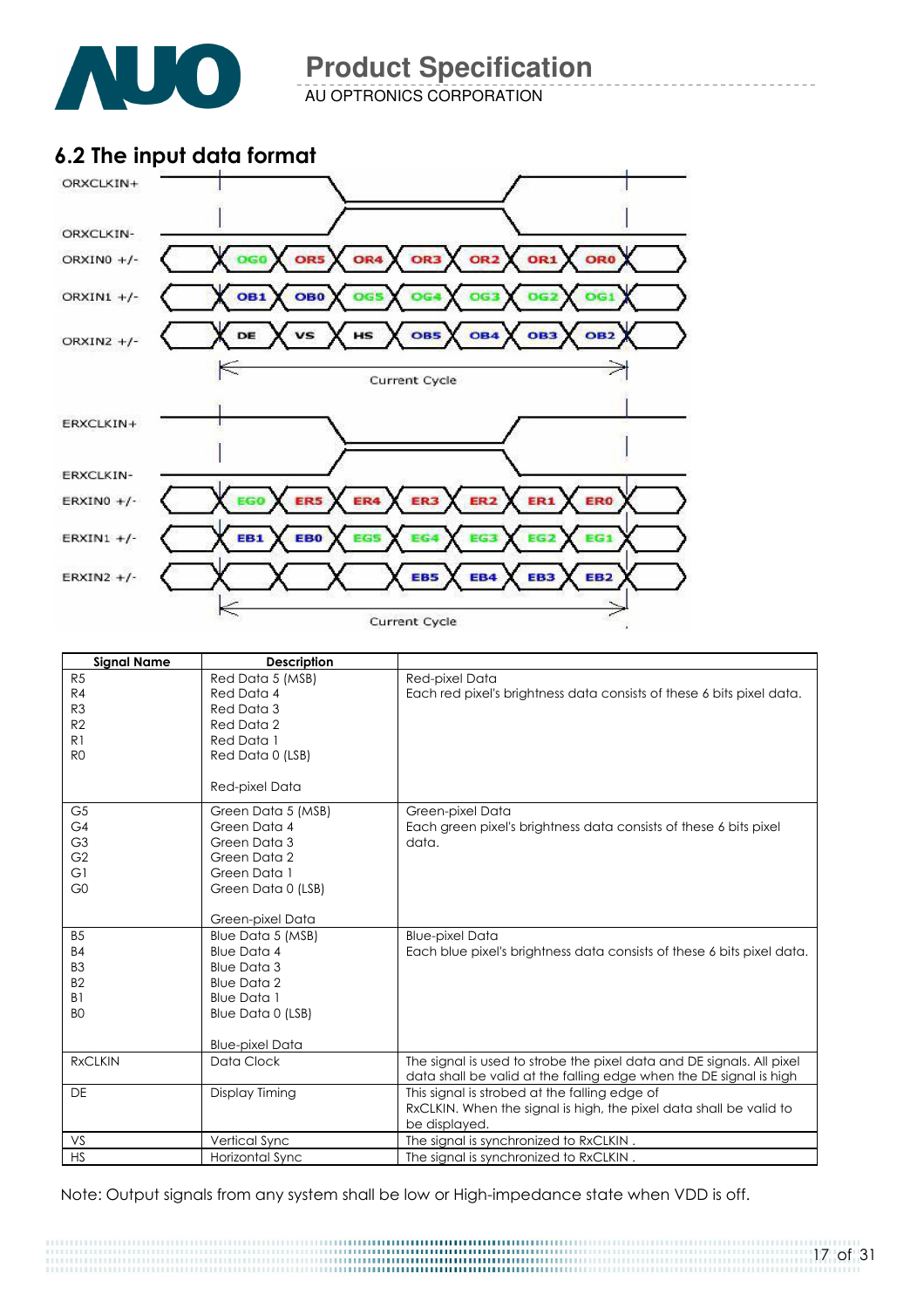

# 6.3 Integration Interface and Pin Assignment

#### 6.3.1 Connector Description

Physical interface is described as for the connector on module.

These connectors are capable of accommodating the following signals and will be following components.

| <b>Connector Name / Designation</b> | <b>For Signal Connector</b>      |
|-------------------------------------|----------------------------------|
| Manufacturer                        | IPEX or compatible               |
| Type / Part Number                  | IPEX 20455-040E-12 or compatible |
| Mating Housing/Part Number          | IPEX 20353-040T-11 or compatible |

#### 6.3.2 Pin Assignment

LVDS is a differential signal technology for LCD interface and high speed data transfer device.

| Pin            | Signal      | <b>Description</b>                                                              |
|----------------|-------------|---------------------------------------------------------------------------------|
| 1              | <b>NC</b>   | No Connection (Reserve)<br>Pin1&34 must be connected together on the PCBA board |
| $\overline{2}$ | <b>AVDD</b> | PowerSupply, 3.3V (typical)                                                     |
| 3              | <b>AVDD</b> | PowerSupply, 3.3V (typical)                                                     |
| 4              | <b>DVDD</b> | DDC 3.3Vpower                                                                   |
| 5              | <b>NC</b>   | No Connection (Reserve)                                                         |
| 6              | SCL         | <b>DDCClock</b>                                                                 |
| 7              | <b>SDA</b>  | <b>DDCData</b>                                                                  |
| 8              | Odd_Rin0-   | -LVDSdifferential data input(R0-R5,G0)                                          |
| 9              | Odd Rin0+   | +LVDSdifferential data input(R0-R5,G0)                                          |
| 10             | <b>GND</b>  | Ground                                                                          |
| 11             | Odd_Rin1-   | -LVDSdifferential data input (G1-G5, B0-B1)                                     |
| 12             | Odd Rin1+   | +LVDSdifferential data input(G1-G5,B0-B1)                                       |
| 13             | <b>GND</b>  | Ground                                                                          |
| 14             | Odd_Rin2-   | -LVDSdifferential data input(B2-B5,HS,VS,DE)                                    |
| 15             | Odd Rin2+   | +LVDSdifferential data input(B2-B5,HS,VS,DE)                                    |
| 16             | <b>GND</b>  | Ground                                                                          |
| 17             | Odd_ClkIN-  | -LVDSdifferential clock input                                                   |
| 18             | Odd_ClkIN+  | +LVDSdifferential clock input                                                   |
| 19             | <b>GND</b>  | Ground-Shield                                                                   |
| 20             | Even_Rin0-  | -LVDSdifferential data input(R0-R5,G0)                                          |
| 21             | Even_Rin0+  | +LVDSdifferential data input(R0-R5,G0)                                          |
| 22             | <b>GND</b>  | Ground                                                                          |
| 23             | Even_Rin1-  | -LVDSdifferential data input (G1-G5,B0-B1)                                      |
| 24             | Even_Rin1+  | +LVDSdifferential data input(G1-G5,B0-B1)                                       |
|                |             | 18 c                                                                            |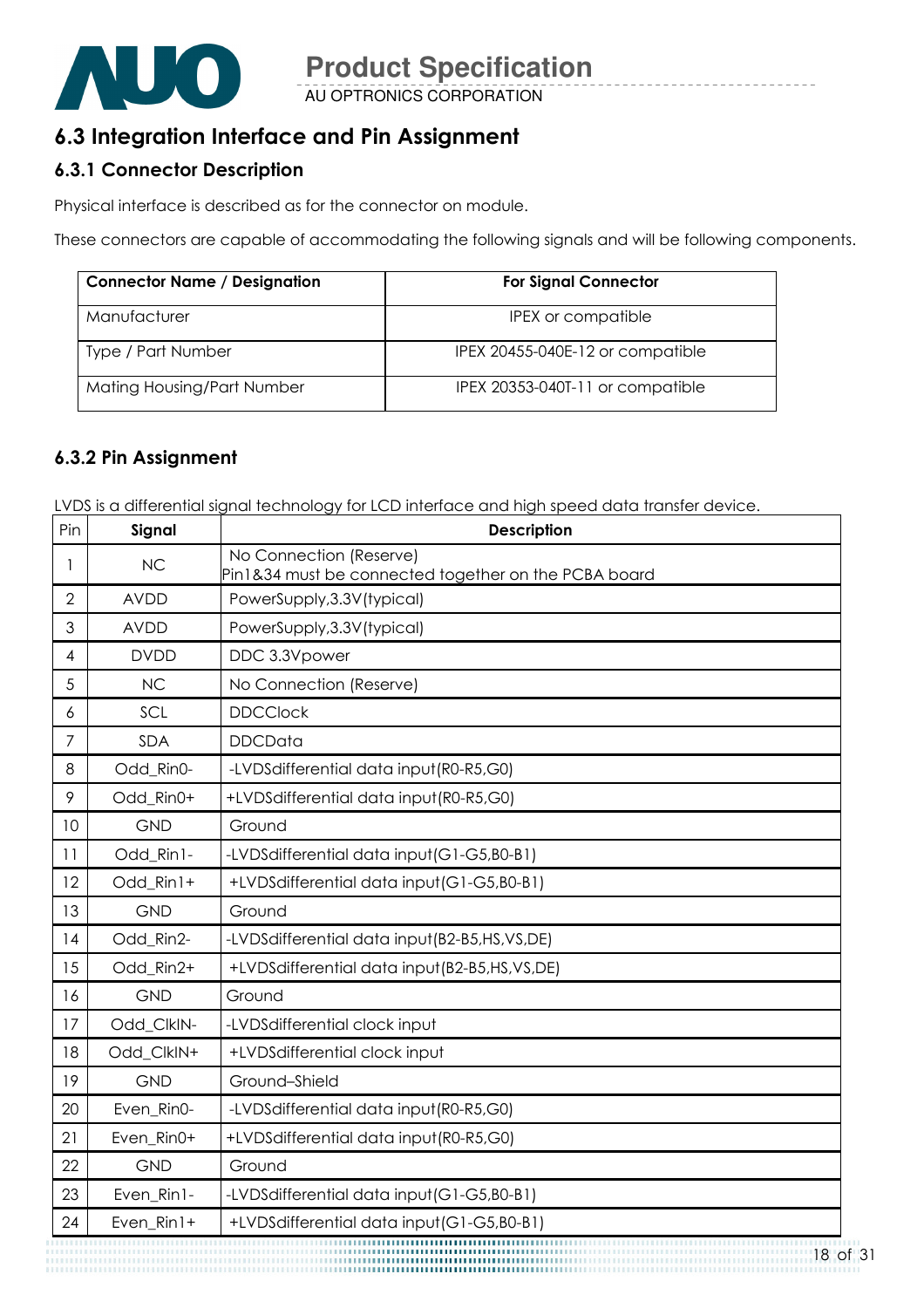

AU OPTRONICS CORPORATION

| 25 | <b>GND</b>  | Ground                                                                          |
|----|-------------|---------------------------------------------------------------------------------|
| 26 | Even_Rin2-  | -LVDSdifferential data input(B2-B5,HS,VS,DE)                                    |
| 27 | Even_Rin2+  | +LVDSdifferential data input(B2-B5,HS,VS,DE)                                    |
| 28 | <b>GND</b>  | Ground                                                                          |
| 29 | Even_ClkIN- | -LVDSdifferential clock input                                                   |
| 30 | Even_ClkIN+ | +LVDSdifferential clock input                                                   |
| 31 | <b>GND</b>  | Ground-Shield                                                                   |
| 32 | VLED_GND    | <b>LED Ground</b>                                                               |
| 33 | VLED_GND    | <b>LED Ground</b>                                                               |
| 34 | NC          | No Connection (Reserve)<br>Pin1&34 must be connected together on the PCBA board |
| 35 | <b>PWM</b>  | System PWM Logic Input level                                                    |
| 36 | LED_EN      | LED enable input level                                                          |
| 37 | NC          | No Connection (Reserve)                                                         |
| 38 | <b>VLED</b> | <b>LED Power Supply</b>                                                         |
| 39 | <b>VLED</b> | <b>LED Power Supply</b>                                                         |
| 40 | <b>VLED</b> | <b>LED Power Supply</b>                                                         |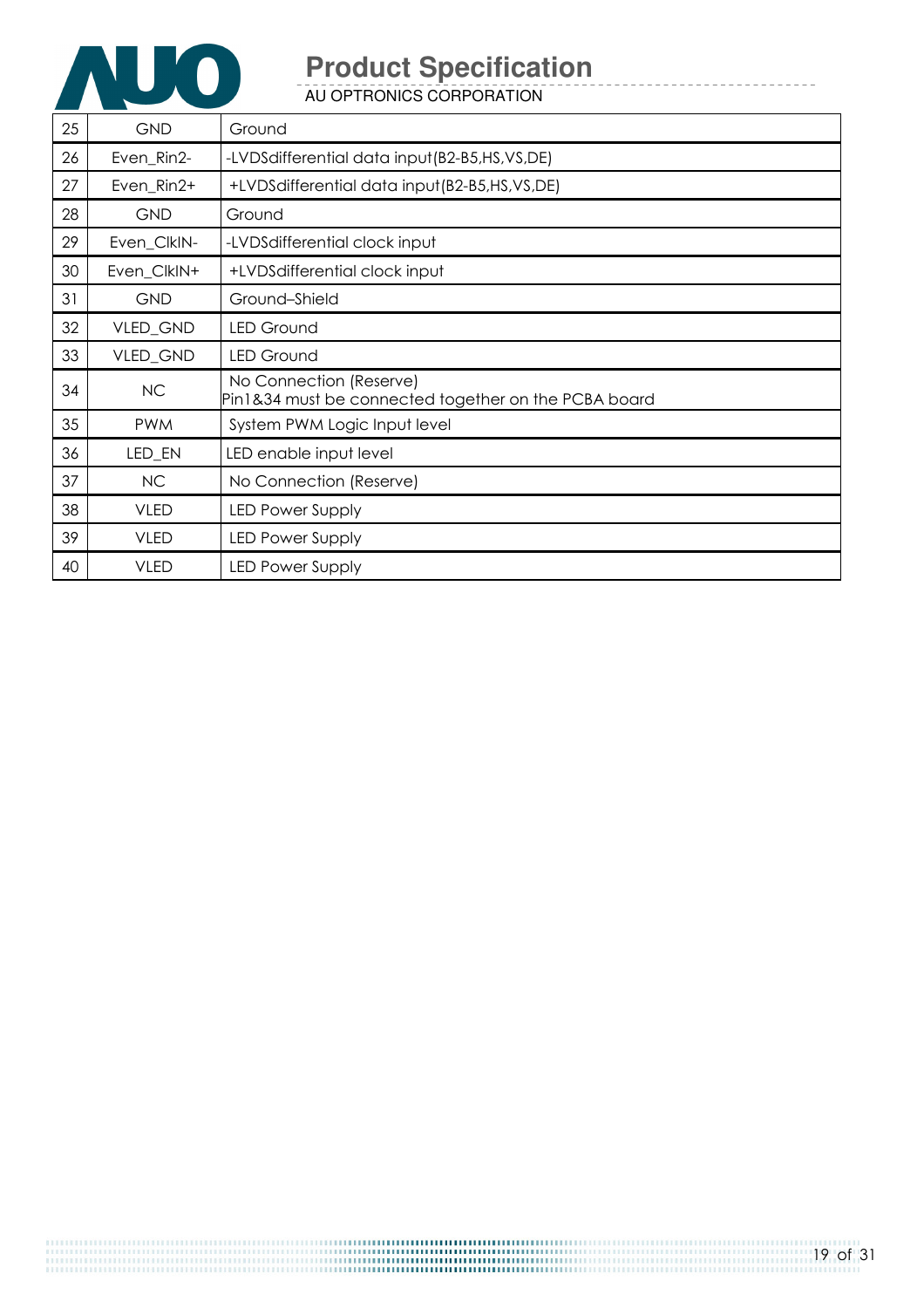

AU OPTRONICS CORPORATION



Note1: Input signals shall be low or High-impedance state when VDD is off.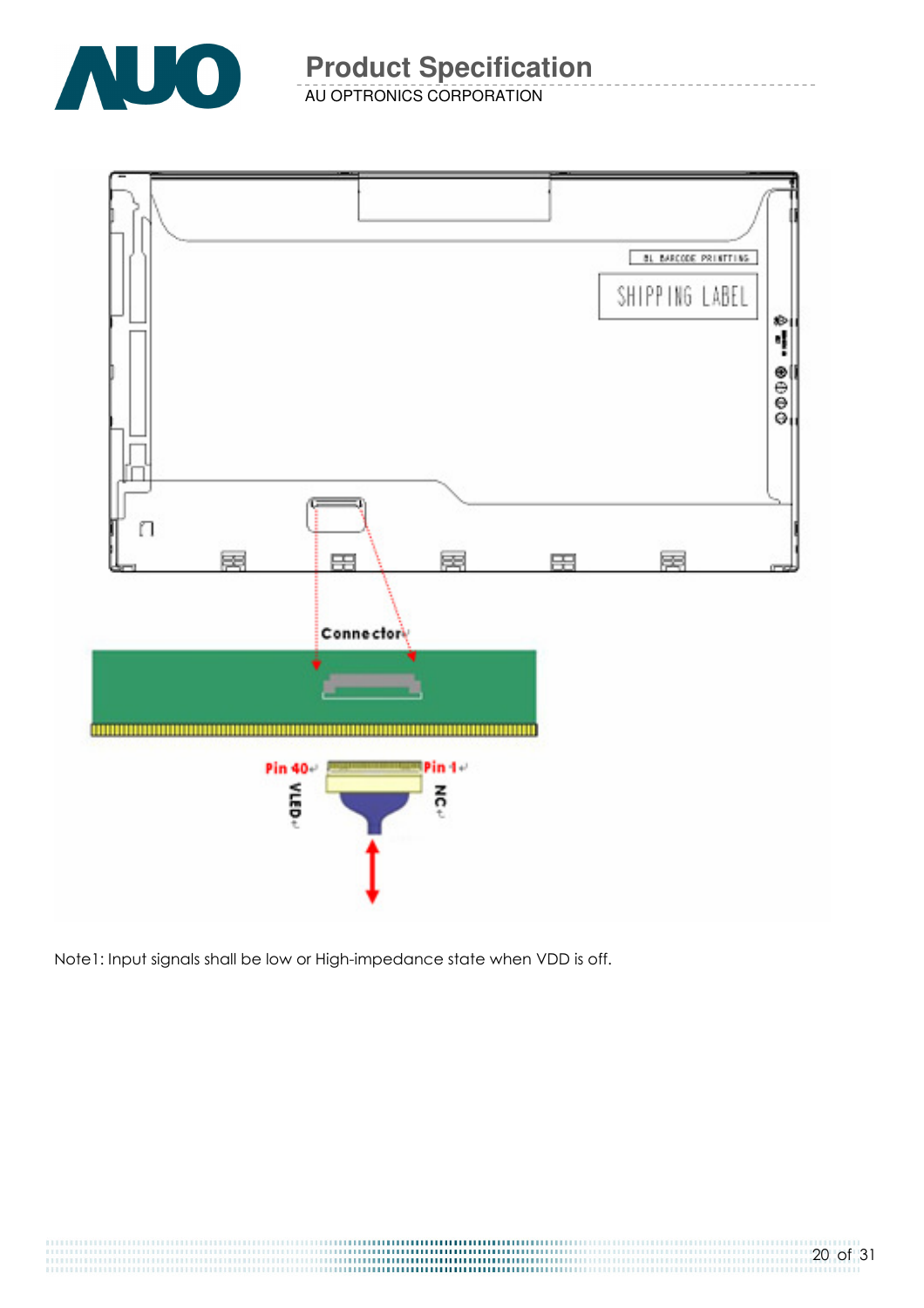

AU OPTRONICS CORPORATION

### 6.4 Interface Timing

### 6.4.1 Timing Characteristics

Basically, interface timings should match the 1920x1080 /60Hz manufacturing guide line timing.

| Parameter              |                 | Symbol                 | Min. | Typ.  | Max. | Unit              |
|------------------------|-----------------|------------------------|------|-------|------|-------------------|
| <b>Frame Rate</b>      |                 |                        | 50   | 60    | ۰    | Hz                |
| <b>Clock frequency</b> |                 | $1/$ Tclock            | ٠    | 71.19 | 85   | <b>MHz</b>        |
|                        | Period          | $T_{\vee}$             | 1088 | 1130  | ٠    |                   |
| <b>Vertical</b>        | <b>Active</b>   | $T_{VD}$               | 1080 |       |      | $\mathsf{T}$ Line |
| <b>Section</b>         | <b>Blanking</b> | $T_{VB}$               | 8    | 50    | ۰    |                   |
|                        | Period          | Tн                     | 990  | 1050  | ۰    |                   |
| <b>Horizontal</b>      | <b>Active</b>   | $T_{HD}$               | 960  |       |      | <b>T</b> Clock    |
| <b>Section</b>         | <b>Blanking</b> | <b>T</b> <sub>HB</sub> | 30   | 90    |      |                   |

Note : DE mode only

### 6.4.2 Timing diagram

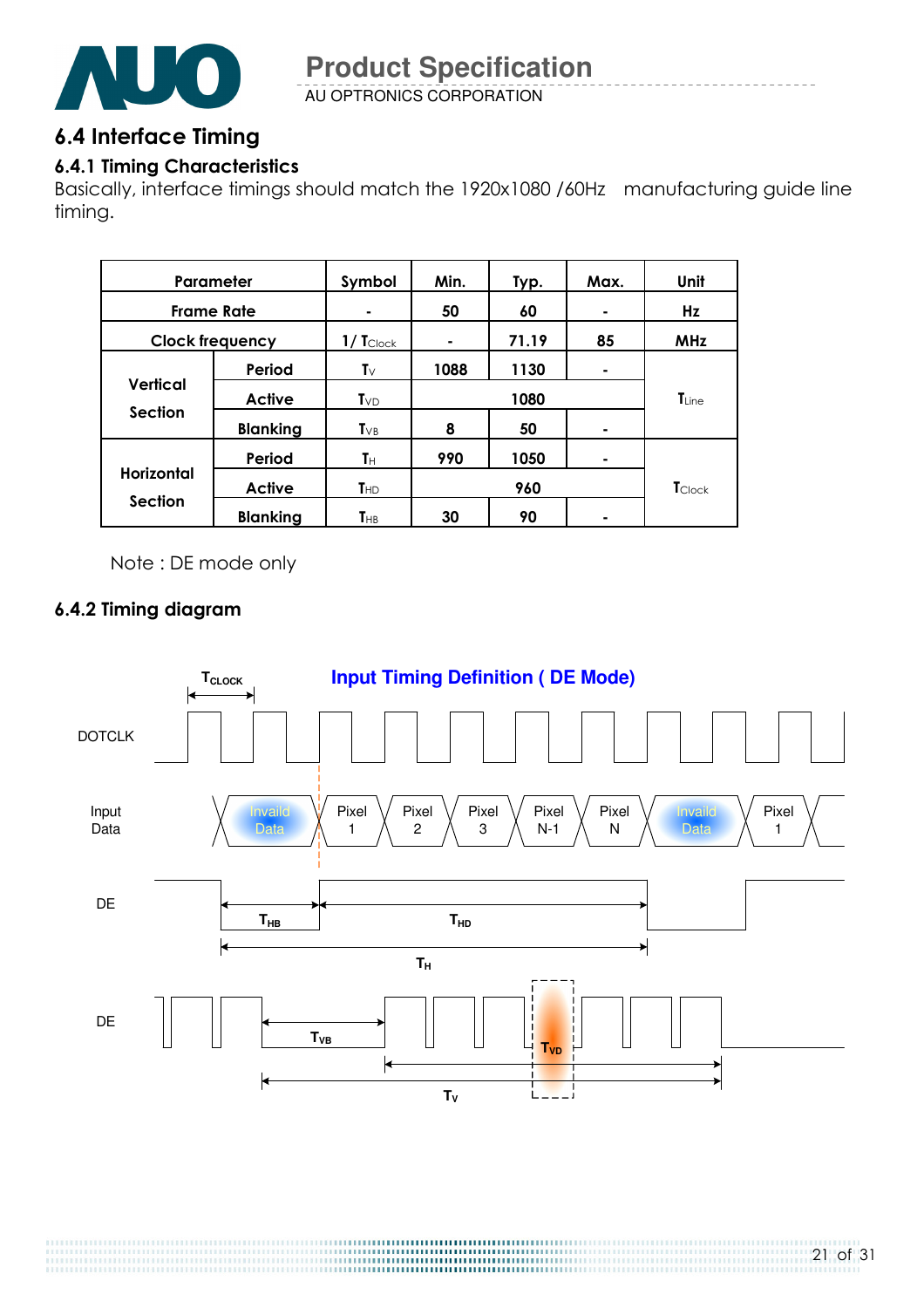

AU OPTRONICS CORPORATION

#### 6.5 Power ON/OFF Sequence

Power on/off sequence is as follows. Interface signals and LED on/off sequence are also shown in the chart. Signals from any system shall be Hi-Z state or low level when VDD is off



| <b>Power Sequence Timing</b> |             |       |      |              |  |
|------------------------------|-------------|-------|------|--------------|--|
|                              |             | Value |      |              |  |
| Parameter                    | Min.        | Typ.  | Max. | <b>Units</b> |  |
| T1                           | 0.5         |       | 10   |              |  |
| T <sub>2</sub>               | $\mathbf 0$ |       | 50   |              |  |
| T <sub>3</sub>               | 200         |       |      |              |  |
| T4                           | 0.5         |       | 10   |              |  |
| T <sub>5</sub>               | 10          |       |      |              |  |
| T6                           | 10          |       |      |              |  |
| T <sub>7</sub>               | $\mathbf 0$ |       |      | ms           |  |
| T <sub>8</sub>               | 10          |       |      |              |  |
| T9                           | 0           |       | 10   |              |  |
| <b>T10</b>                   | 200         |       |      |              |  |
| <b>T11</b>                   | 0.5         |       | 50   |              |  |
| T12                          | $\mathbf 0$ | ۰     | 10   |              |  |
| T13                          | 400         |       |      |              |  |

Note:If T3,T5,T6 couldn't match above specifications, must request T3+T5+T6 > 200ms at least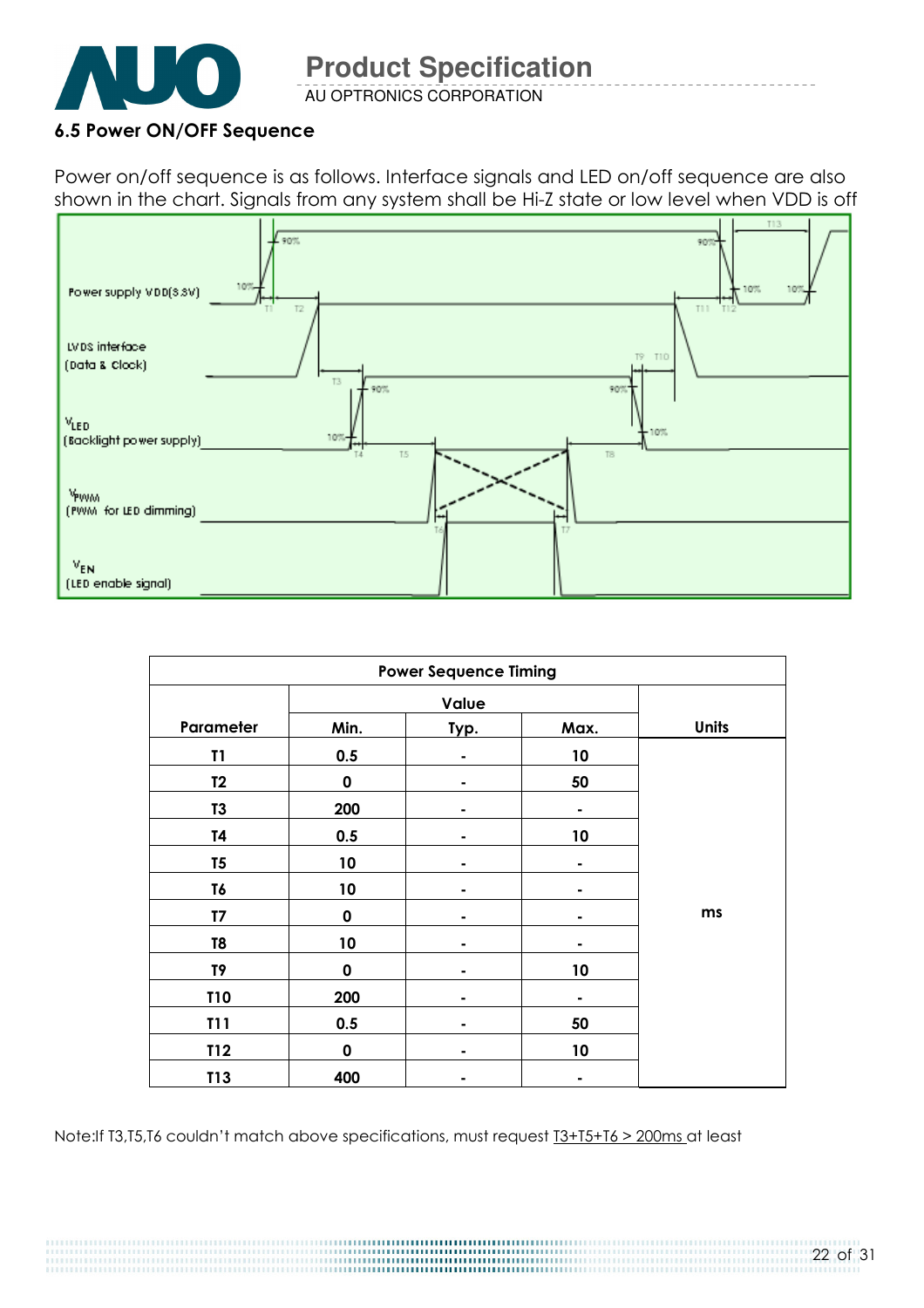AU OPTRONICS CORPORATION

# 7. Vibration and Shock Test

#### 7.1 Vibration Test

#### Test Spec:

- **•** Test method: Non-Operation
- Acceleration: 1.5 G
- **•** Frequency: 10 500Hz Random
- Sweep: 30 Minutes each Axis (X, Y, Z)

#### 7.2 Shock Test Spec:

#### Test Spec:

- **•** Test method: Non-Operation
- Acceleration: 220 G, Half sine wave
- Active time: 2 ms
- Pulse: X,Y,Z .one time for each side

#### 7.3. Reliability

| <b>Items</b><br><b>Required Condition</b> |                                               |        |
|-------------------------------------------|-----------------------------------------------|--------|
| Temperature<br>Humidity Bias              | Ta= 40°C, 90%RH, 300h                         |        |
| High Temperature<br>Operation             | Ta= 50℃, Dry, 300h                            |        |
| Low Temperature<br>Operation              | Ta= $0^{\circ}$ C, 300h                       |        |
| High Temperature Storage                  | Ta= 60°C, 35%RH, 300h                         |        |
| Low Temperature Storage                   | Ta= -20℃, 50%RH, 300h                         |        |
| <b>Thermal Shock</b><br>Test              | Ta=-20℃to 60℃, Duration at 30 min, 100 cycles |        |
| <b>ESD</b>                                | Contact: ±8 KV<br>$Air: \pm 15$ KV            | Note 1 |

Note1: According to EN 61000-4-2 , ESD class B: Some performance degradation allowed. No data lost

. Self-recoverable. No hardware failures.

Remark: MTBF (Excluding the LED): 30,000 hours with a confidence level 90%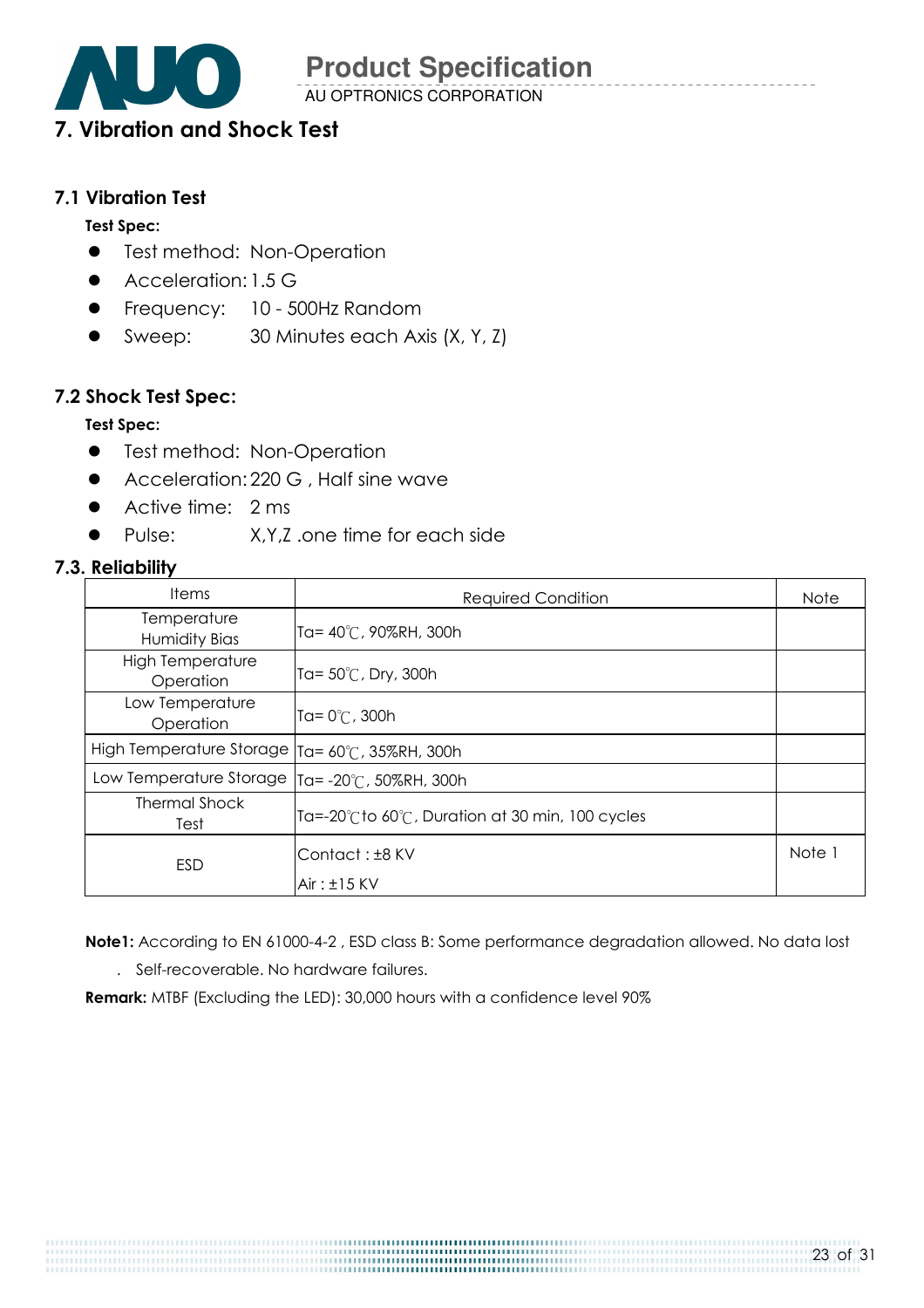

AU OPTRONICS CORPORATION

### 8. Mechanical Characteristics

## 8.1 LCM Outline Dimension

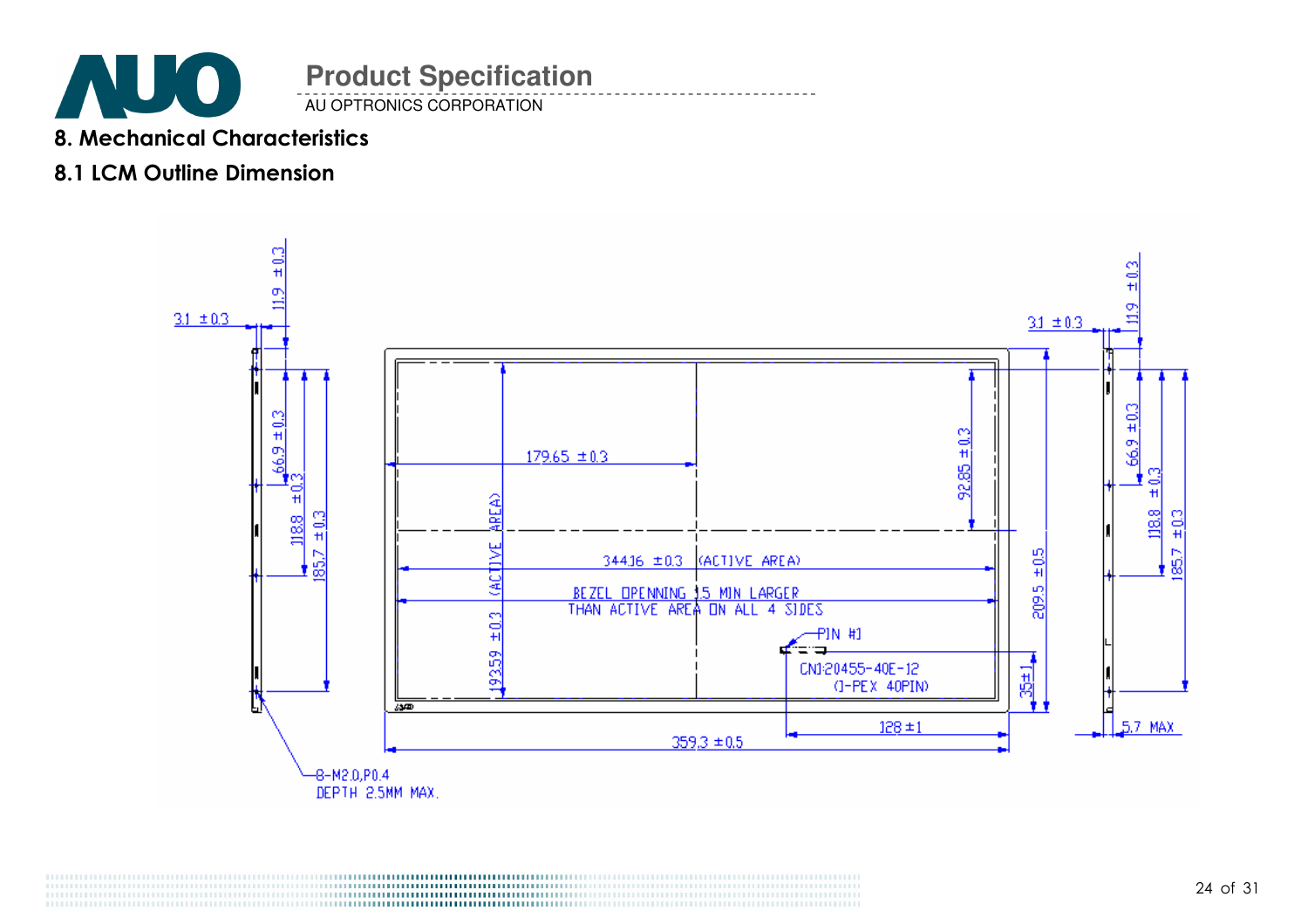

**AU OPTRONICS CORPORATION** 



Note: Prevention IC damage, IC positions not allowed any overlap over these areas.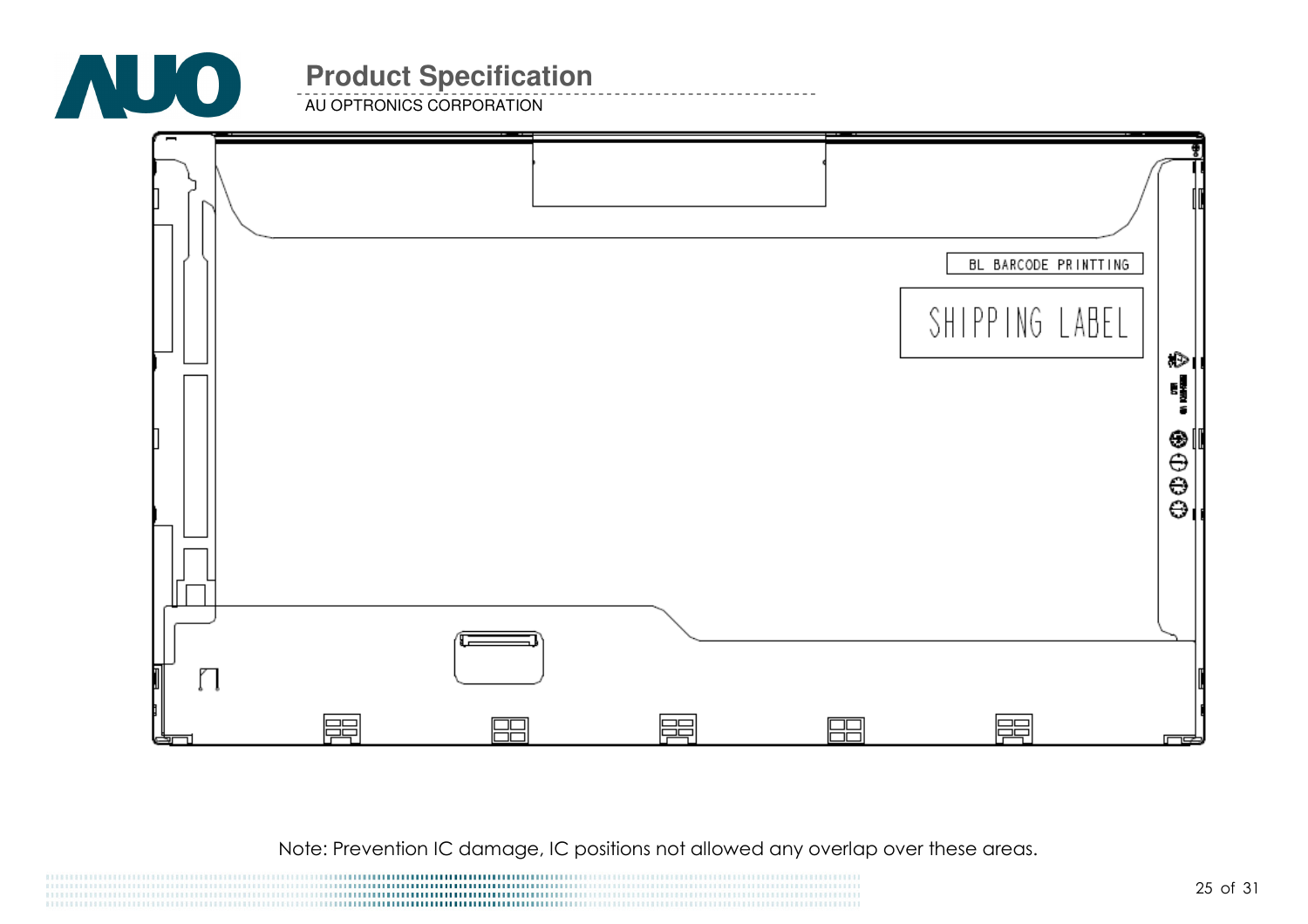

AU OPTRONICS CORPORATION

# 8.2 Screw Hole Depth and Center Position

Maximum Screw penetration from side surface is 2.5mm (See drawing)

Screw hole center location, from front surface =  $3.10 \pm 0.3$ mm (See drawing) Screw Torque: Maximum 2.5 kgf-cm

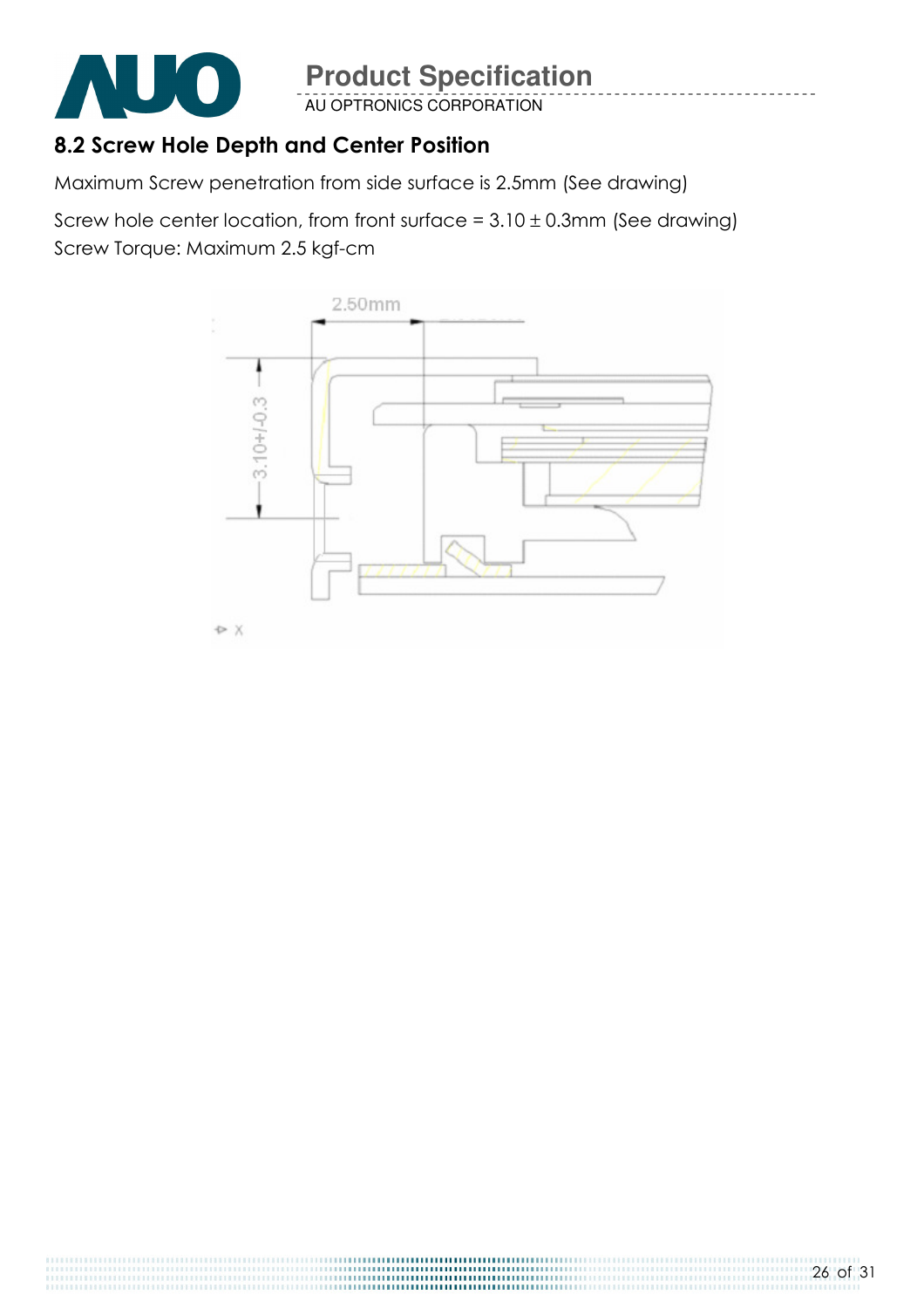

AU OPTRONICS CORPORATION

9. Shipping and Package

### 9.1 Shipping Label Format

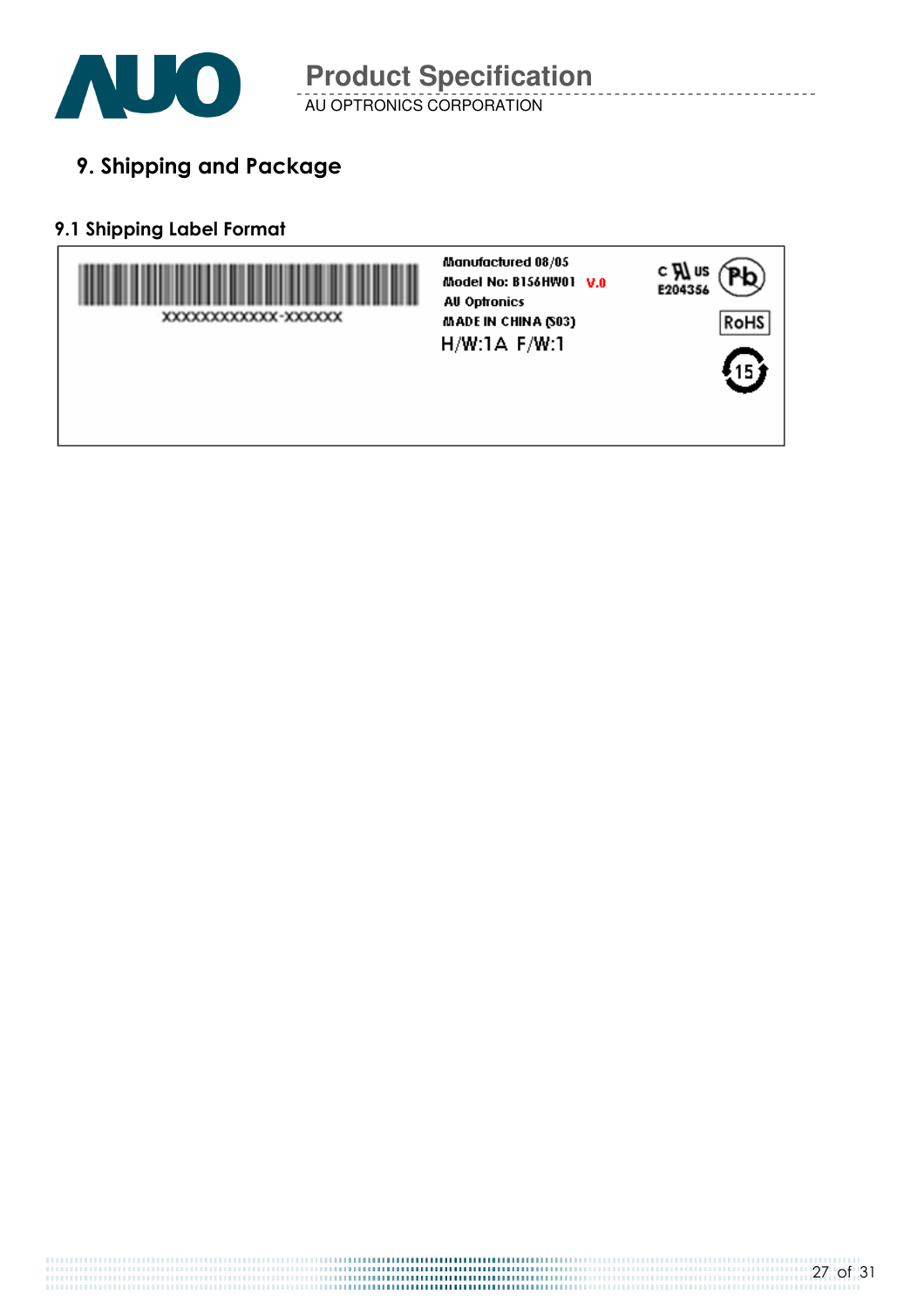

AU OPTRONICS CORPORATION

#### 9.2. Carton package



### 9.3 Shipping package of palletizing sequence



Note: Limit of box palletizing  $=$  Max 3 layers(ship and stock conditions)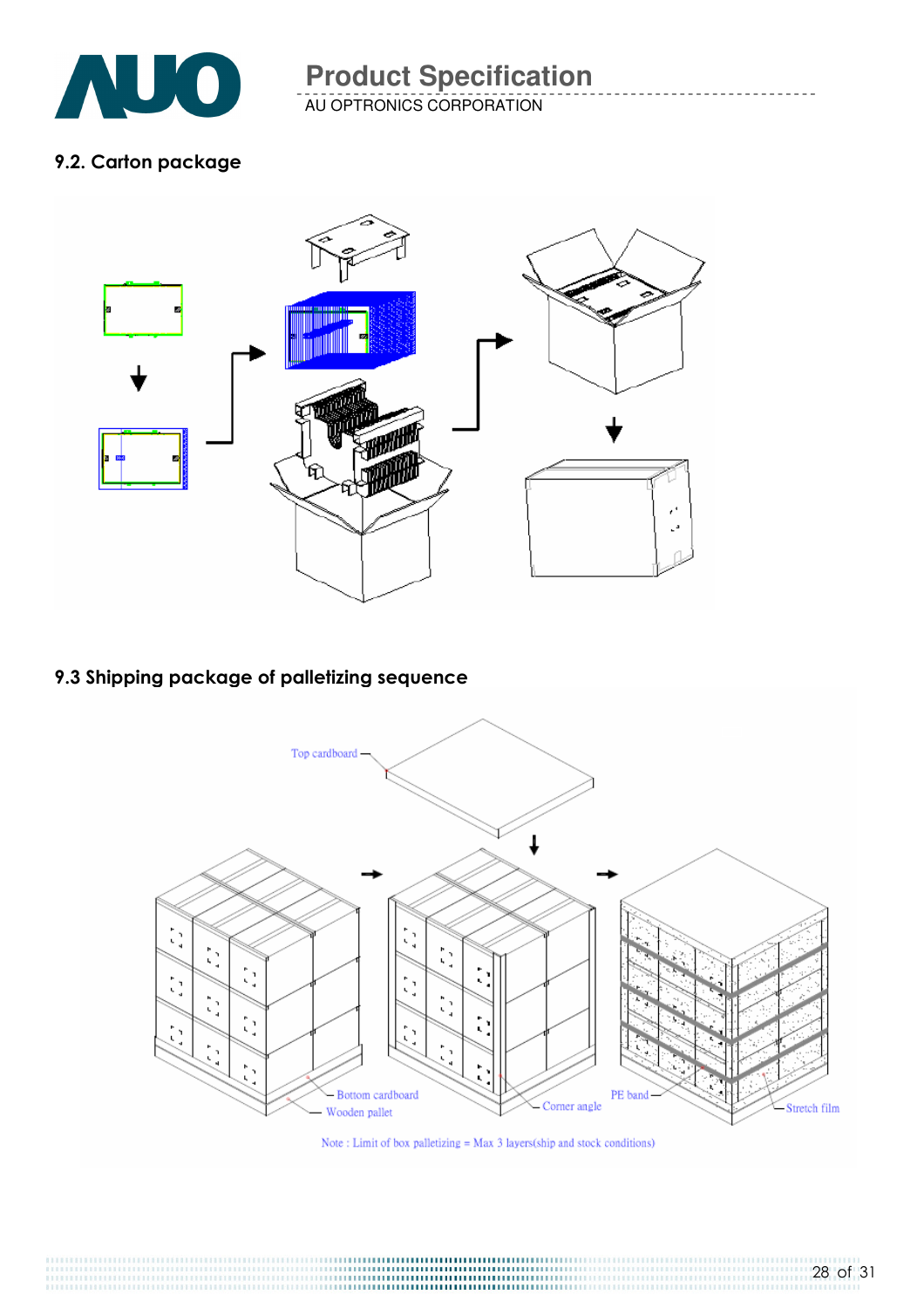

AU OPTRONICS CORPORATION

# 10. Appendix: EDID description

| <b>Address</b> | <b>FUNCTION</b>                             | <b>Value</b> | <b>Value</b> | <b>Value</b>        | <b>Note</b> |
|----------------|---------------------------------------------|--------------|--------------|---------------------|-------------|
| <b>HEX</b>     |                                             | <b>HEX</b>   | <b>BIN</b>   | <b>DEC</b>          |             |
| 00             | Header                                      | 00           | 00000000     | $\mathbf 0$         |             |
| 01             |                                             | FF           | 11111111     | 255                 |             |
| 02             |                                             | FF           | 11111111     | 255                 |             |
| 03             |                                             | FF           | 11111111     | 255                 |             |
| 04             |                                             | FF           | 11111111     | 255                 |             |
| 05             |                                             | FF           | 11111111     | 255                 |             |
| 06             |                                             | FF           | 11111111     | 255                 |             |
| 07             |                                             | 00           | 00000000     | $\mathbf 0$         |             |
| 08             | EISA Manuf. Code LSB                        | 06           | 00000110     | 6                   |             |
| 09             | <b>Compressed ASCII</b>                     | AF           | 10101111     | 175                 |             |
| 0A             | Product Code                                | <b>ED</b>    | 11101101     | 237                 |             |
| <b>OB</b>      | hex, LSB first                              | 10           | 00010000     | 16                  |             |
| 0C             | 32-bit ser #                                | 00           | 00000000     | $\overline{0}$      |             |
| 0D             |                                             | 00           | 00000000     | $\overline{0}$      |             |
| <b>OE</b>      |                                             | 00           | 00000000     | $\mathbf 0$         |             |
| <b>OF</b>      |                                             | 00           | 00000000     | $\overline{0}$      |             |
| 10             | Week of manufacture                         | 01           | 00000001     |                     |             |
| 11             | Year of manufacture                         | 12           | 00010010     | 18                  |             |
| 12             | EDID Structure Ver.                         | 01           | 00000001     | 1                   |             |
| 13             | EDID revision #                             | 03           | 00000011     | 3                   |             |
|                | Video input def. (digital I/P,              |              |              |                     |             |
| 14             | non-TMDS, CRGB)                             | 80           | 10000000     | 128                 |             |
|                | Max H image size<br>(rounded                |              |              |                     |             |
| 15             | to cm)<br>Max V image size                  | 22           | 00100010     | 34                  |             |
| 16             | (rounded<br>to cm)                          | 13           | 00010011     | 19                  |             |
|                | <b>Display Gamma</b>                        |              |              |                     |             |
| 17             | (=(gamma*100)-100)                          | 78           | 01111000     | 120                 |             |
|                | Feature support (no DPMS,                   |              |              |                     |             |
| 18             | Active OFF, RGB, tmg Blk#1)                 | 0A           | 00001010     | 10                  |             |
|                | Red/green low bits (Lower                   |              |              |                     |             |
| 19             | 2:2:2:2 bits)<br>Blue/white low bits (Lower | C8           | 11001000     | 200                 |             |
| <b>1A</b>      | 2:2:2:2 bits)                               | 95           | 10010101     | 149                 |             |
| <b>1B</b>      | Red x (Upper 8 bits)                        | 9E           | 10011110     | 158                 |             |
| 1 <sup>C</sup> | Red y/ highER 8 bits                        | 57           | 01010111     | 87                  |             |
| 1D             | Green x                                     | 54           | 01010100     | 84                  |             |
| <b>1E</b>      | Green y                                     | 92           | 10010010     | 146                 |             |
| 1F             | Blue x                                      | 26           | 00100110     | 38                  |             |
| 20             | Blue y                                      | 0F           | 00001111     | 15                  |             |
| 21             | White x                                     | 50           | 01010000     | 80                  |             |
| 22             | White y                                     | 54           | 01010100     | 84                  |             |
| 23             | Established timing 1                        | 00           | 00000000     | $\mathsf{O}\xspace$ |             |
| 24             | <b>Established timing 2</b>                 | 00           | 00000000     | $\mathsf{O}$        |             |
| 25             | <b>Established timing 3</b>                 | 00           | 00000000     | 0                   |             |
| 26             | Standard timing #1                          | 01           | 00000001     |                     |             |
| 27             |                                             | 01           | 00000001     |                     |             |
| 28             | Standard timing #2                          | 01           | 00000001     |                     |             |
|                |                                             |              |              |                     | 29          |
|                |                                             |              |              |                     |             |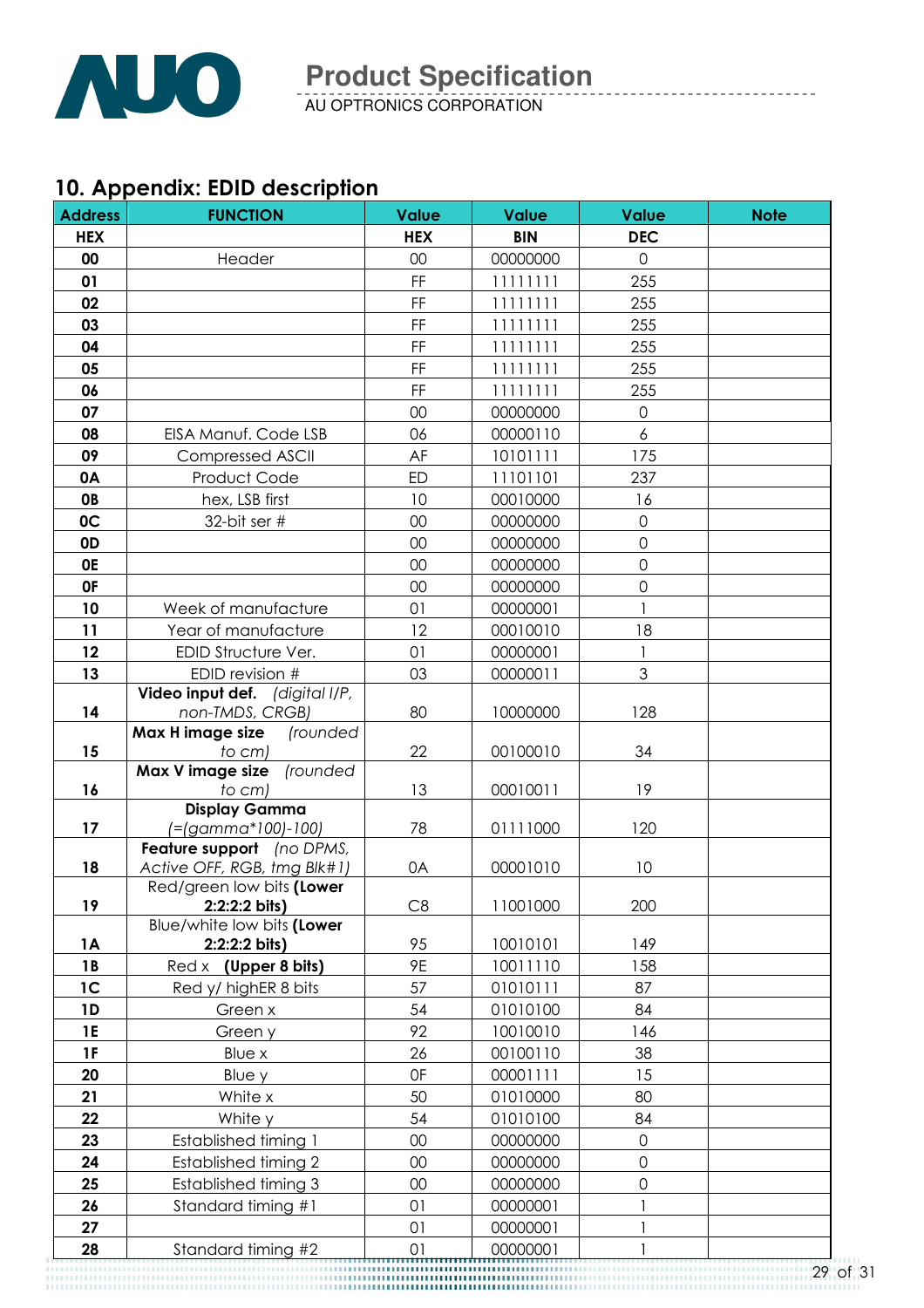

AU OPTRONICS CORPORATION

| 29             |                                                | 01     | 00000001 |                     |  |
|----------------|------------------------------------------------|--------|----------|---------------------|--|
| 2A             | Standard timing #3                             | 01     | 00000001 |                     |  |
| 2B             |                                                | 01     | 00000001 |                     |  |
| 2C             | Standard timing #4                             | 01     | 00000001 |                     |  |
| 2D             |                                                | 01     | 00000001 |                     |  |
| 2E             | Standard timing #5                             | 01     | 00000001 |                     |  |
| 2F             |                                                | 01     | 00000001 |                     |  |
| 30             | Standard timing #6                             | 01     | 00000001 |                     |  |
| 31             |                                                | 01     | 00000001 | $\mathbf{1}$        |  |
| 32             | Standard timing #7                             | 01     | 00000001 |                     |  |
| 33             |                                                | 01     | 00000001 |                     |  |
| 34             | Standard timing #8                             | 01     | 00000001 | 1                   |  |
| 35             |                                                | 01     | 00000001 |                     |  |
| 36             | Pixel Clock/10000<br><b>LSB</b>                | 80     | 10000000 | 128                 |  |
| 37             | Pixel Clock/10000<br><b>USB</b>                | 34     | 00110100 | 52                  |  |
| 38             | Horz active Lower 8bits                        | 80     | 10000000 | 128                 |  |
| 39             | Horz blanking Lower 8bits                      | 3E     | 00111110 | 62                  |  |
|                | HorzAct: HorzBlnk<br>Upper 4:4                 |        |          |                     |  |
| 3A             | bits                                           | 70     | 01110000 | 112                 |  |
| 3B             | Vertical Active Lower 8bits                    | 38     | 00111000 | 56                  |  |
|                | <b>Vertical Blanking</b><br>Lower              |        |          |                     |  |
| 3 <sub>C</sub> | <b>8bits</b>                                   | 32     | 00110010 | 50                  |  |
| 3D             | Vert Act: Vertical Blanking<br>(upper 4:4 bit) | 40     | 01000000 | 64                  |  |
| 3E             | HorzSync. Offset                               | 1E     | 00011110 | 30                  |  |
| 3F             | HorzSync.Width                                 | 14     | 00010100 | 20                  |  |
|                | VertSync.Offset:                               |        |          |                     |  |
| 40             | VertSync.Width                                 | AA     | 10101010 | 170                 |  |
|                | Horz‖ Sync Offset/Width                        |        |          |                     |  |
| 41             | <b>Upper 2bits</b>                             | $00\,$ | 00000000 | $\mathsf{O}\xspace$ |  |
|                | Horizontal Image Size Lower                    |        |          |                     |  |
| 42             | <b>8bits</b><br>Vertical Image Size Lower      | 58     | 01011000 | 88                  |  |
| 43             | <b>8bits</b>                                   | C1     | 11000001 | 193                 |  |
|                | Horizontal & Vertical Image                    |        |          |                     |  |
| 44             | Size (upper 4:4 bits)                          | 10     | 00010000 | 16                  |  |
|                | Horizontal Border (zero for                    |        |          |                     |  |
| 45             | internal LCD)                                  | 00     | 00000000 | $\mathsf{O}\xspace$ |  |
|                | Vertical Border (zero for                      |        |          |                     |  |
| 46             | internal LCD)<br>Signal (non-intr, norm, no    | 00     | 00000000 | $\mathbf 0$         |  |
| 47             | stero, sep sync, neg pol)                      | 18     | 00011000 | 24                  |  |
| 48             | Detailed timing/monitor                        | 00     | 00000000 | $\overline{0}$      |  |
| 49             | descriptor #2                                  | 00     | 00000000 | $\mathbf 0$         |  |
| 4A             |                                                | 00     | 00000000 | $\mathbf 0$         |  |
| 4B             |                                                | 0F     | 00001111 | 15                  |  |
| 4C             |                                                | 00     | 00000000 | $\mathbf 0$         |  |
| 4D             |                                                | 00     | 00000000 | $\mathsf{O}$        |  |
| 4E             |                                                | 00     | 00000000 | $\mathbf 0$         |  |
| 4F             |                                                | 00     | 00000000 | $\overline{0}$      |  |
| 50             |                                                | 00     | 00000000 | $\mathsf{O}$        |  |
| 51             |                                                | 00     | 00000000 | $\mathsf{O}$        |  |
| 52             |                                                | 00     | 00000000 | $\mathbf 0$         |  |
| 53             |                                                | $00\,$ | 00000000 | $\mathsf{O}\xspace$ |  |
|                |                                                |        |          |                     |  |